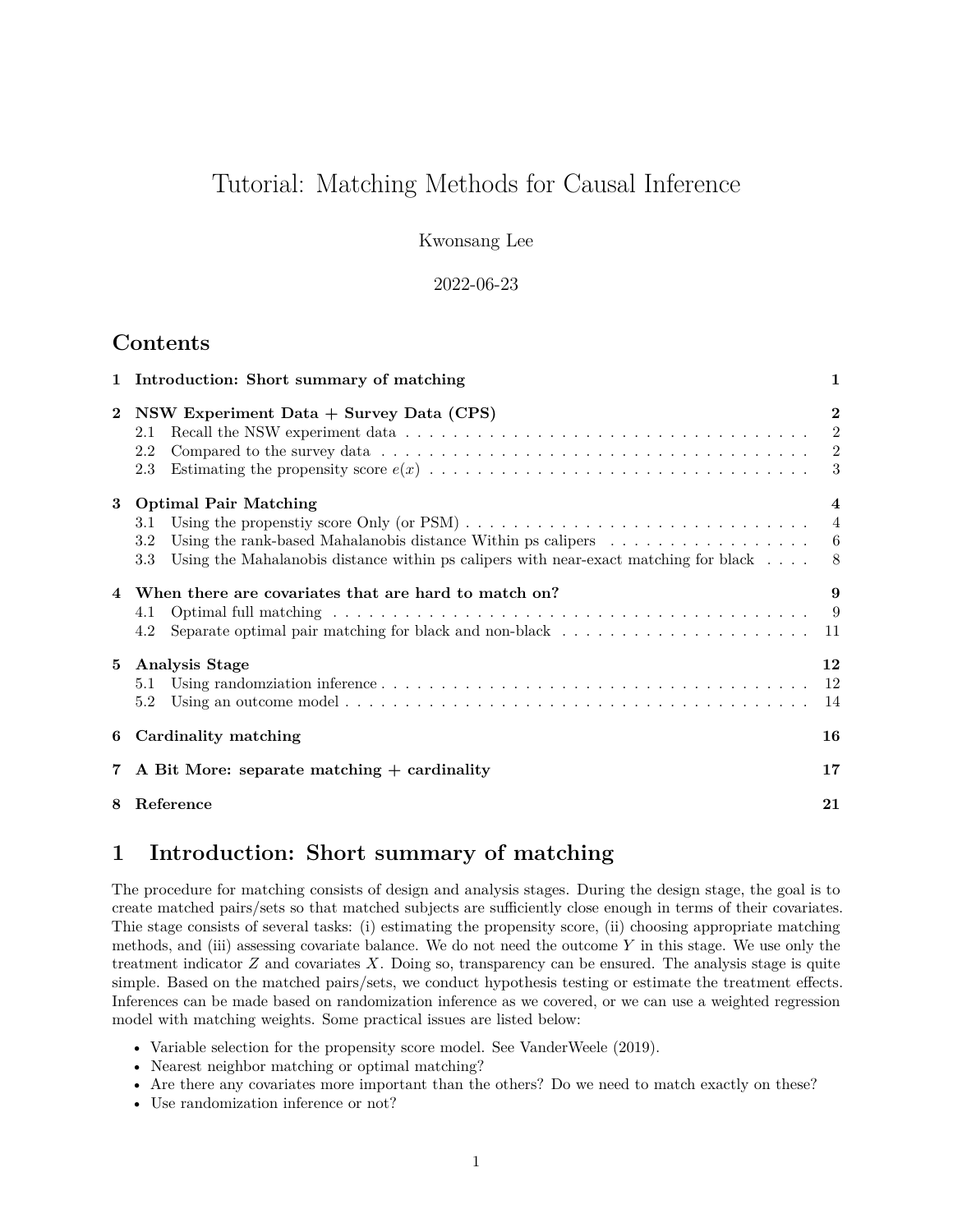The **MatchIt** package will be used. More details can be found at [https://kosukeimai.github.io/MatchIt/.](https://kosukeimai.github.io/MatchIt/) For general introductions to matching, see Stuart (2010).

## <span id="page-1-0"></span>**2 NSW Experiment Data + Survey Data (CPS)**

#### <span id="page-1-1"></span>**2.1 Recall the NSW experiment data**

We examine the effect of the job training program on later earnings using the NSW experiment data. During this lecture, we used 185 treated and 185 control male subjects to evaluate the effect. Using Wilcoxon's signed rank statistic, we obtained the 95% confidence interval [\$391, \$2894] with the Hodges-Lehmann estimate \$1640.

```
library(DOS2)
## checking covariate balance between treated and control subjects.
summary.nsw.exp = aggregate(NSW[, 3:10], list(NSW$z), FUN = mean)
colnames(summary.nsw.exp)[1] = "Treatment"
summary.nsw.exp
## Treatment age edu black hisp married nodegree re74
## 1 0 25.70270 10.19459 0.8540541 0.05405405 0.2000000 0.7675676 2009.448
## 2 1 25.81622 10.34595 0.8432432 0.05945946 0.1891892 0.7081081 2095.574
## re75
## 1 1485.058
## 2 1532.055
## Wilcoxon's signed rank statistic
wilcox.test(NSW$re78[NSW$z==1] - NSW$re78[NSW$z==0], conf.int = T)##
## Wilcoxon signed rank test with continuity correction
##
## data: NSW$re78[NSW$z == 1] - NSW$re78[NSW$z == 0]
## V = 9025, p-value = 0.009934
## alternative hypothesis: true location is not equal to 0
## 95 percent confidence interval:
## 391.359 2893.626
## sample estimates:
## (pseudo)median
## 1639.558
# wilcox.test(NSW$re78[NSW$z==1], NSW$re78[NSW$z==0], conf.int = T, paired = T)
```
#### <span id="page-1-2"></span>**2.2 Compared to the survey data**

Now, we're going to examine the effect using the same 185 treated male subjects and other 429 controls. The 429 subjects are obtained from nonrandomized survey, CPS. Let's see how different they are compared to the treated subjects. Can we draw a similar conclusion as we did using the randomized experiment?

library(MatchIt)

```
laborde$black = (lalone$race == "black")lalonde$hisp = (lalonde$race == "hispan")
summary.nsw.obs = aggregate(lalonde[, c(2,3,10,11,5,6,7,8)], list(lalonde$treat), FUN = mean)
colnames(summary.nsw.obs)[c(1,3)] = c("Treatment", "edu")summary.nsw = rbind(summary.nsw.obs[1,], summary.nsw.exp)
summary.nsw[,1] = c("obs_control", "exp_control", "treated")
```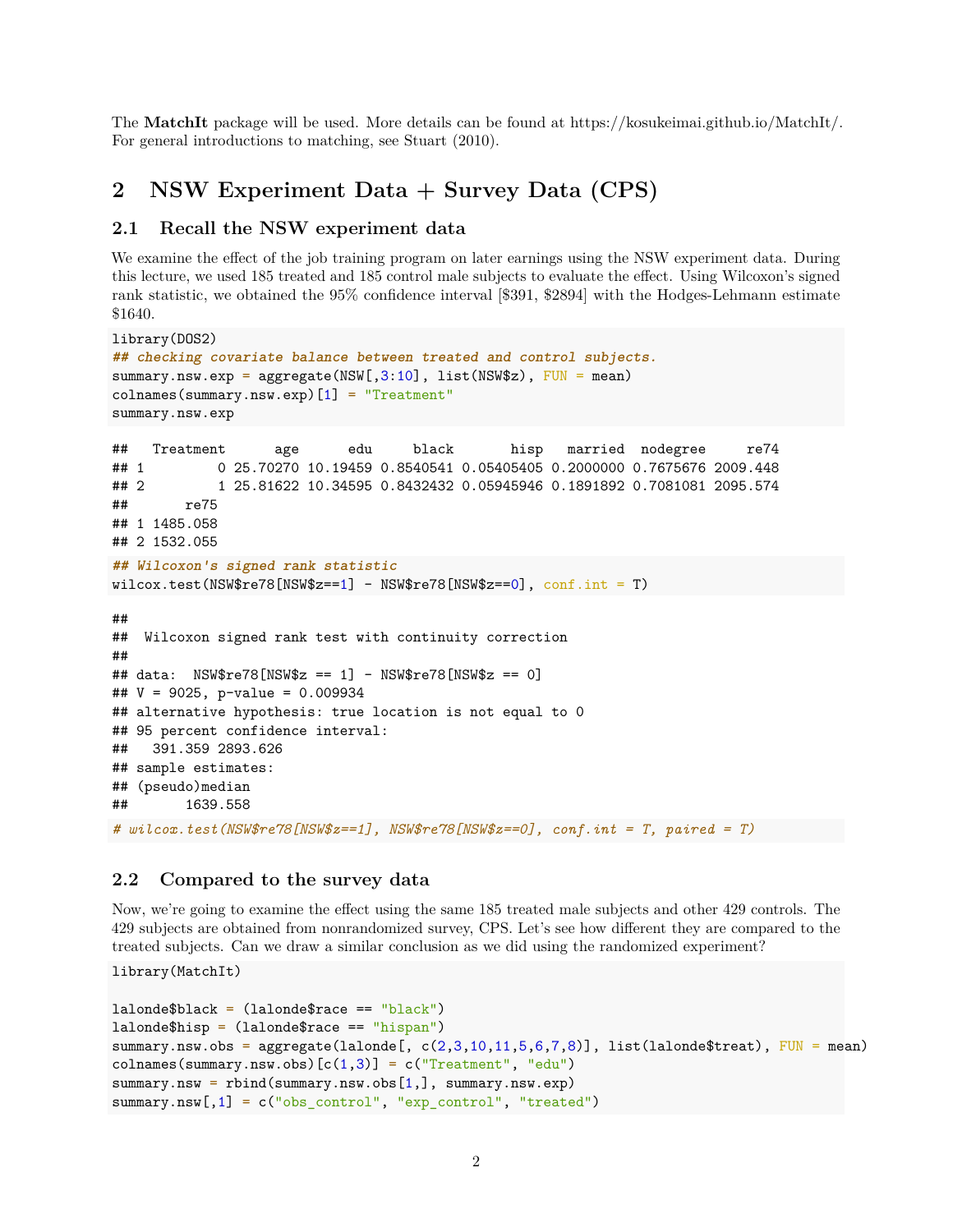summary.nsw

```
## Treatment age edu black hisp married nodegree
## 1 obs_control 28.03030 10.23543 0.2027972 0.14219114 0.5128205 0.5967366
## 2 exp_control 25.70270 10.19459 0.8540541 0.05405405 0.2000000 0.7675676
## 3 treated 25.81622 10.34595 0.8432432 0.05945946 0.1891892 0.7081081
## re74 re75
## 1 5619.237 2466.484
## 2 2009.448 1485.058
## 3 2095.574 1532.055
```
Our goal is to find control subjects who are comparable to the treated subjects, and then, make inferences. The control reservoir is larger than the treated reservoir. We can start with optimal pair matching. To illustrate several matching techniques, we will use the **MatchIt** package.

#### <span id="page-2-0"></span>**2.3** Estimating the propensity score  $e(x)$

We use the propensity socre model proposed by Dehejia and Wahba (1999). It uses additional terms for age and education.

```
lalonde$age2 = (lalonde$age - mean(lalonde$age))ˆ2
lalonde$age3 = (lalonde$age - mean(lalonde$age))^3
lalonde$educ2 = (lalonde$educ - mean(lalonde$educ))<sup>\gamma</sup>2
## Propensity score estimation
ps.fit = glm(treat ~ age + age2 + age3 + educ + educ2 + black + hisp +married + nodegree + re74 + re75, family=binomial, x=T, data=lalonde)
summary(ps.fit)
##
## Call:
## glm(formula = treat ~ age + age2 + age3 + educ + educ2 + black +## hisp + married + nodegree + re74 + re75, family = binomial,
\# data = lalonde, x = T)
##
## Deviance Residuals:
## Min 1Q Median 3Q Max
## -2.4529 -0.4498 -0.2289 0.4115 2.6899
##
## Coefficients:
## Estimate Std. Error z value Pr(>|z|)
## (Intercept) -2.110e+00 1.432e+00 -1.473 0.14074
## age 7.431e-02 2.780e-02 2.673 0.00751 **
## age2 -1.731e-02 2.969e-03 -5.829 5.59e-09 ***
## age3 3.842e-04 1.506e-04 2.551 0.01073 *
## educ -5.117e-02 9.194e-02 -0.557 0.57782
## educ2 -4.789e-02 1.608e-02 -2.977 0.00291 **
## blackTRUE 3.018e+00 3.058e-01 9.869 < 2e-16 ***
## hispTRUE 6.067e-01 4.617e-01 1.314 0.18876
## married -1.497e+00 3.280e-01 -4.563 5.03e-06 ***
## nodegree 5.601e-01 4.229e-01
## re74 -9.366e-05 3.202e-05 -2.925 0.00344 **
## re75 2.331e-05 4.814e-05 0.484 0.62818
## ---
## Signif. codes: 0 '***' 0.001 '**' 0.01 '*' 0.05 '.' 0.1 ' ' 1
```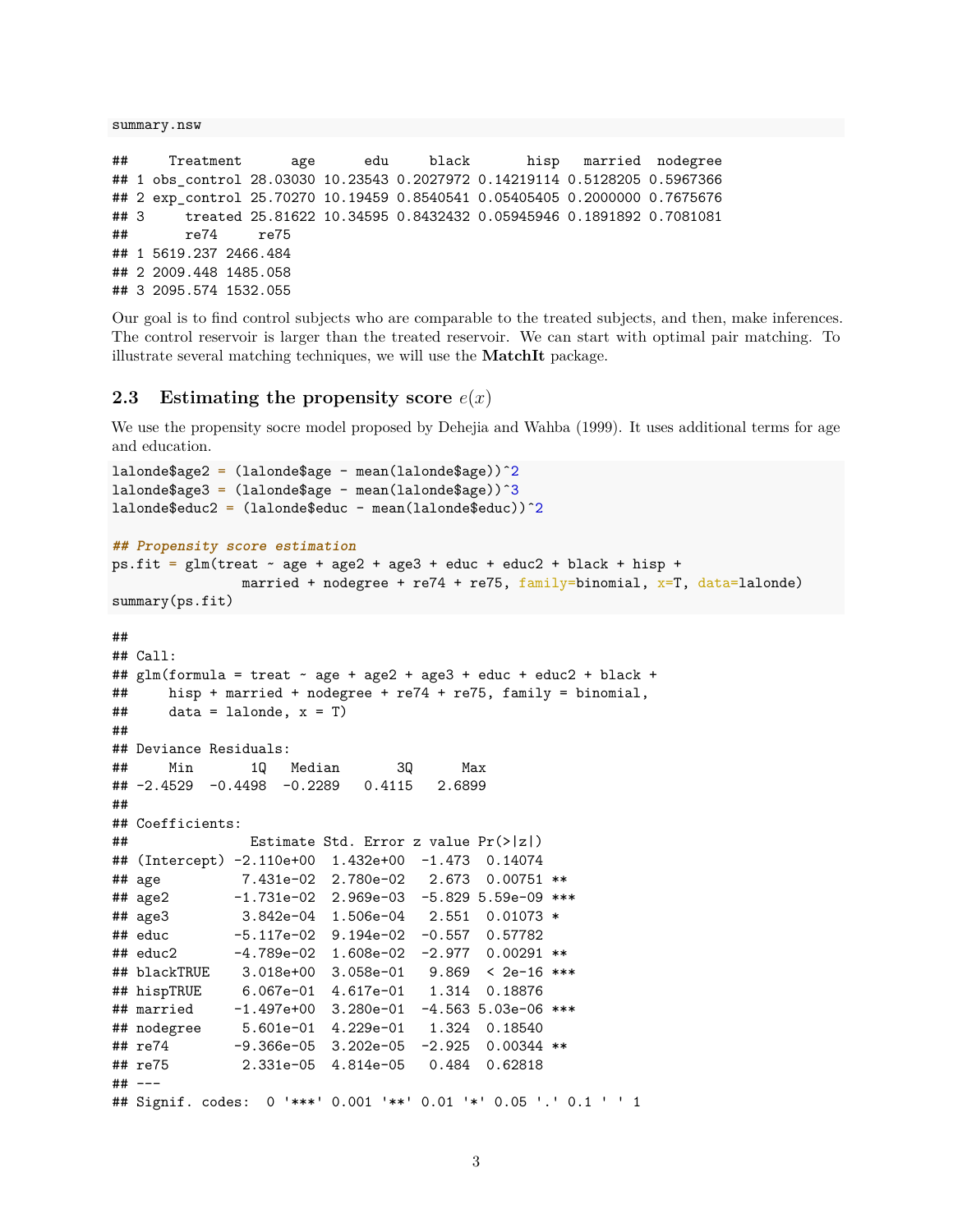```
##
## (Dispersion parameter for binomial family taken to be 1)
##
## Null deviance: 751.49 on 613 degrees of freedom
## Residual deviance: 420.37 on 602 degrees of freedom
## AIC: 444.37
##
## Number of Fisher Scoring iterations: 6
est.ps = predict(ps.fit, type = "response")
hist(est.ps[lalonde$treat==0], col = rgb(1,0,0,0.2), xlab = "Propensity Score", main = "Treated (blue)
hist(est.ps[lalonde$treat==1], col = rgb(0,0,1,0.2), add = T)
```
## **Treated (blue) vs. Control (red)**



## <span id="page-3-0"></span>**3 Optimal Pair Matching**

### <span id="page-3-1"></span>**3.1 Using the propenstiy score Only (or PSM)**

We use the estimated propensity score  $e(x)$  and proceed the optimal matching procedure. To do so, we need to specify the distance matrix between treated and control subjects. We use the absolute difference, i.e,  $|e(x_t) - e(x_c)|$ . Other distances can be used; e.g., squared difference  $(e(x_t) - e(x_c))^2$ .

```
library(optmatch)
ps.dist = match_on(est.ps, z=ladonde$treat)psm.out = matchit(treat ~ age + educ + black + hisp + married + nodegree + re74 + re75,
                  data = lalonde, method= "optimal", distance = ps.dist)
# If you don't have a specific ps model in mind, then you could set the distance automatically.
# psm.out = matchit(treat ~ age + educ + black + hisp + married + nodegree + re74 + re75,
# data = lalonde, method= "optimal", distance = "glm")
summary(psm.out)
```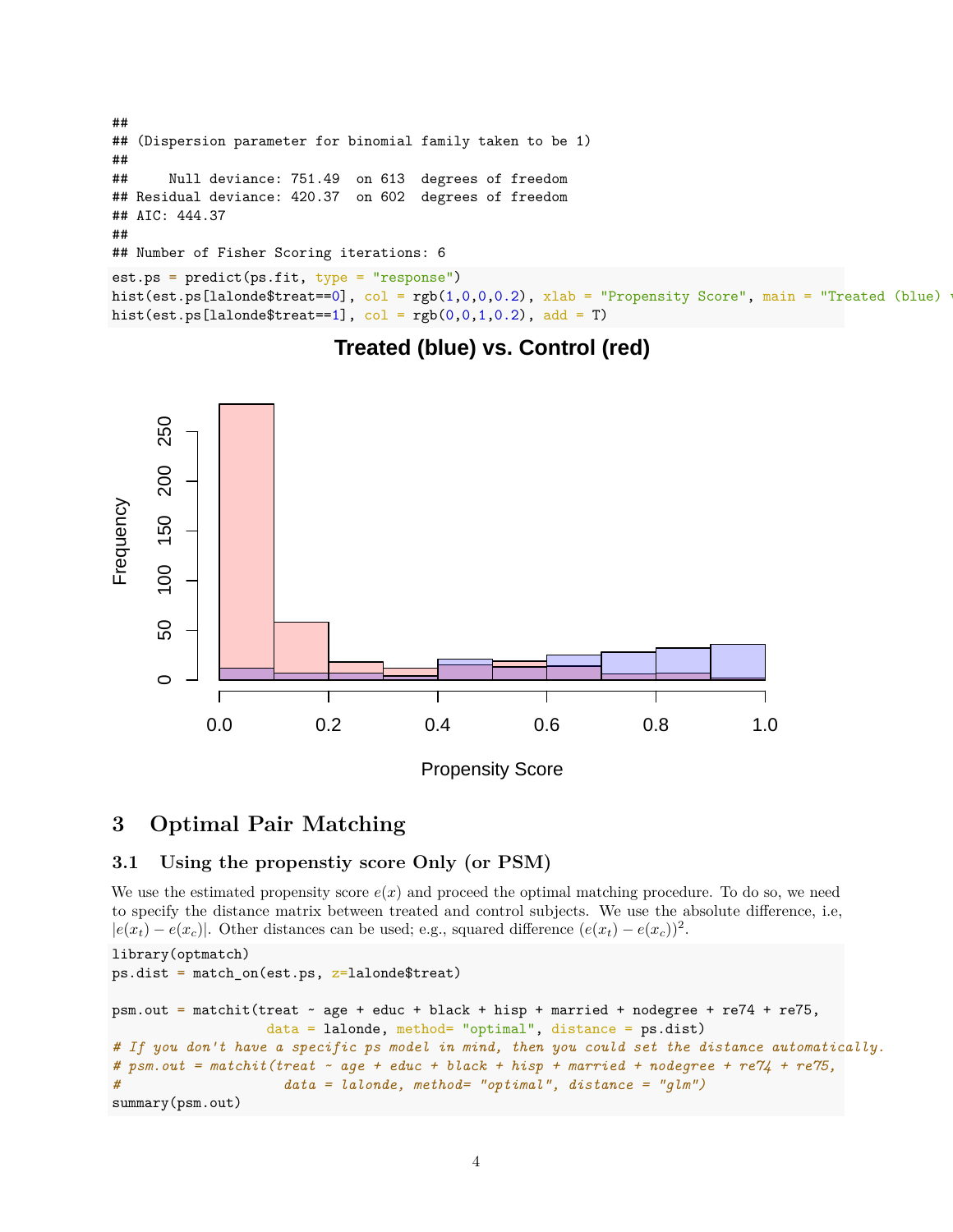```
##
## Call:
## matchit(formula = treat \sim age + educ + black + hisp + married +
## nodegree + re74 + re75, data = lalonde, method = "optimal",
## distance = ps.dist)
##
## Summary of Balance for All Data:
## Means Treated Means Control Std. Mean Diff. Var. Ratio eCDF Mean
## age 25.8162 28.0303 -0.3094 0.4400 0.0813
## educ 10.3459 10.2354 0.0550 0.4959 0.0347
## blackTRUE 0.8432 0.2028 1.7615 . 0.6404
## hispTRUE 0.0595 0.1422 -0.3498 . 0.0827
## married 0.1892 0.5128 -0.8263 . 0.3236
## nodegree 0.7081 0.5967 0.2450 . 0.1114
## re74 2095.5737 5619.2365 -0.7211 0.5181 0.2248
                                      0.9563 0.1342## eCDF Max
## age 0.1577
## educ 0.1114
## blackTRUE 0.6404
## hispTRUE 0.0827
## married 0.3236
## nodegree 0.1114
## re74 0.4470
## re75 0.2876
##
##
## Summary of Balance for Matched Data:
## Means Treated Means Control Std. Mean Diff. Var. Ratio eCDF Mean
## age 25.8162 26.4541 -0.0891 0.6723 0.0392
## educ 10.3459 10.1135 0.1156 0.6279 0.0265
## blackTRUE 0.8432 0.4703 1.0259 . 0.3730
## hispTRUE 0.0595 0.1676 -0.4572 . 0.1081
## married 0.1892 0.3514 -0.4140 . 0.1622
## nodegree 0.7081 0.6595 0.1070 . 0.0486
## re74 2095.5737 3333.9943 -0.2534 1.1565 0.1232
## re75 1532.0553 1949.6322 -0.1297 1.1638 0.0708
## eCDF Max Std. Pair Dist.
## age 0.0973 1.1272
## educ 0.0919 1.2340
## blackTRUE 0.3730 1.2043
## hispTRUE 0.1081 0.7772
## married 0.1622 0.9937
## nodegree 0.0486 1.0106
## re74 0.3946 0.8468
## re75 0.1946 0.8166
##
## Sample Sizes:
## Control Treated
## All 429 185
## Matched 185 185
## Unmatched 244 0
## Discarded 0 0
```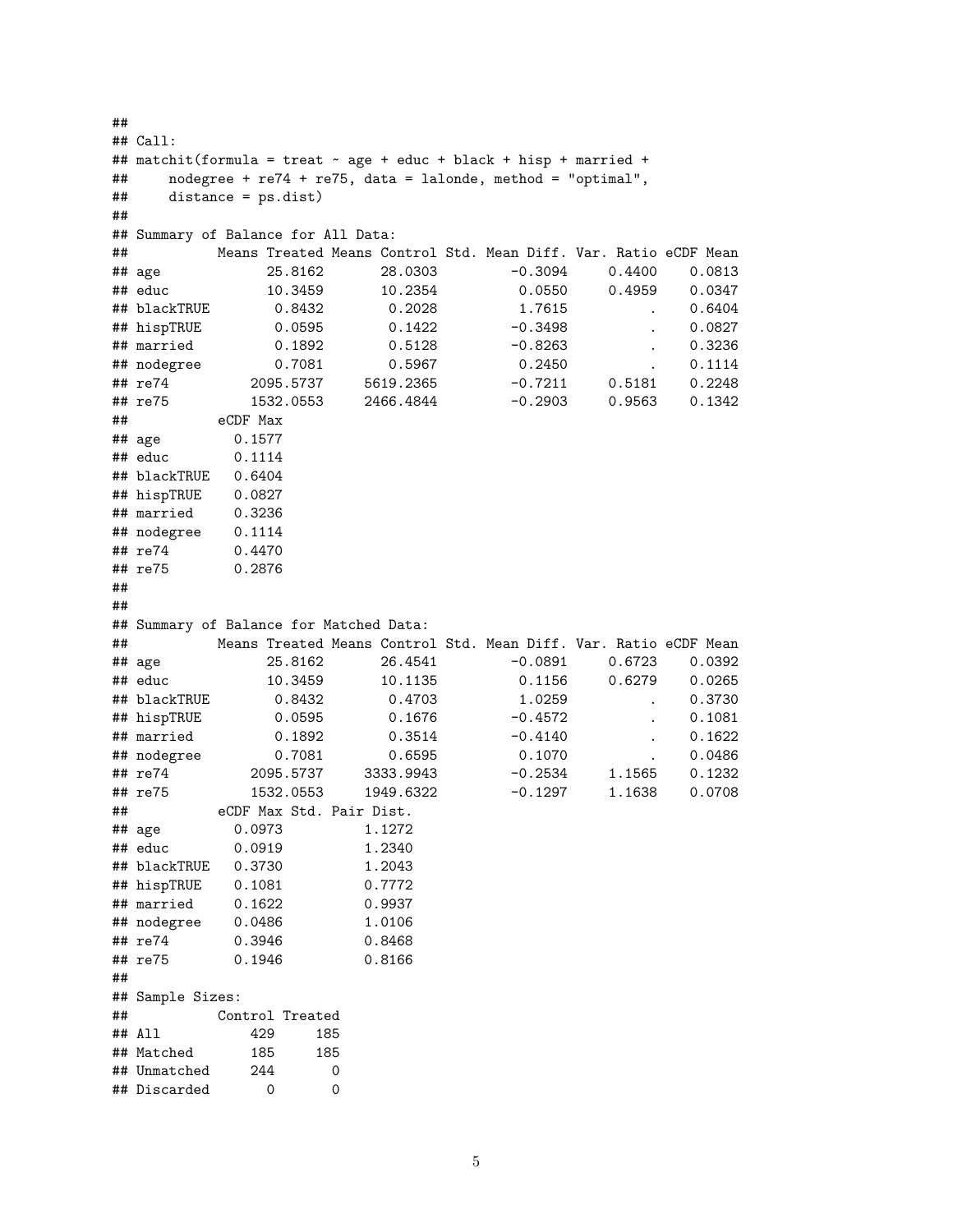

The covariate balance table is shown before and after matching. We need to closely look at the column of **Std. Mean Diff**, standardized mean difference (SMD). A rule of thumb is making the SMD smaller than 0.1. We say 0.2 is acceptable, but 0.1 is preferable. As shown in the table, the balance is quite bad. Some covariates achieve good balance, but black is not balanced at all.

#### <span id="page-5-0"></span>**3.2 Using the rank-based Mahalanobis distance Within ps calipers**

Let's try the rank-based Mahalanobis distance within propensity score (ps) caliper. There are several options to compute this distance, but we recommend to use the **match\_on** function in the **optmatch** package or the **smahal** function in the **DOS2** package.

A shortcut without computing the distance is to use the distance option *mahalanobis* or *robust\_mahalanobis* in the **matchit** function in the **MatchIt** package. However, in this setting, ps caliper cannot be specified.

```
mc.out = matchit(treat - age + educ + black + hisp + married + nodefree + re74 + re75,data = lalonde, method= "optimal", distance = "robust_mahalanobis")
summary(mc.out, un = F)##
## Call:
## matchit(formula = treat ~ age + educ + black + hisp + married +
## nodegree + re74 + re75, data = lalonde, method = "optimal",
## distance = "robust_mahalanobis")
##
## Summary of Balance for Matched Data:
## Means Treated Means Control Std. Mean Diff. Var. Ratio eCDF Mean
## age 25.8162 26.9622 -0.1602 0.4640 0.0768
## educ 10.3459 10.3351 0.0054 0.5622 0.0239
## blackTRUE 0.8432 0.4595 1.0556 . 0.3838
## hispTRUE 0.0595 0.0649 -0.0229 . 0.0054
## married 0.1892 0.3189 -0.3312 . 0.1297
## nodegree 0.7081 0.6649 0.0951 . 0.0432
```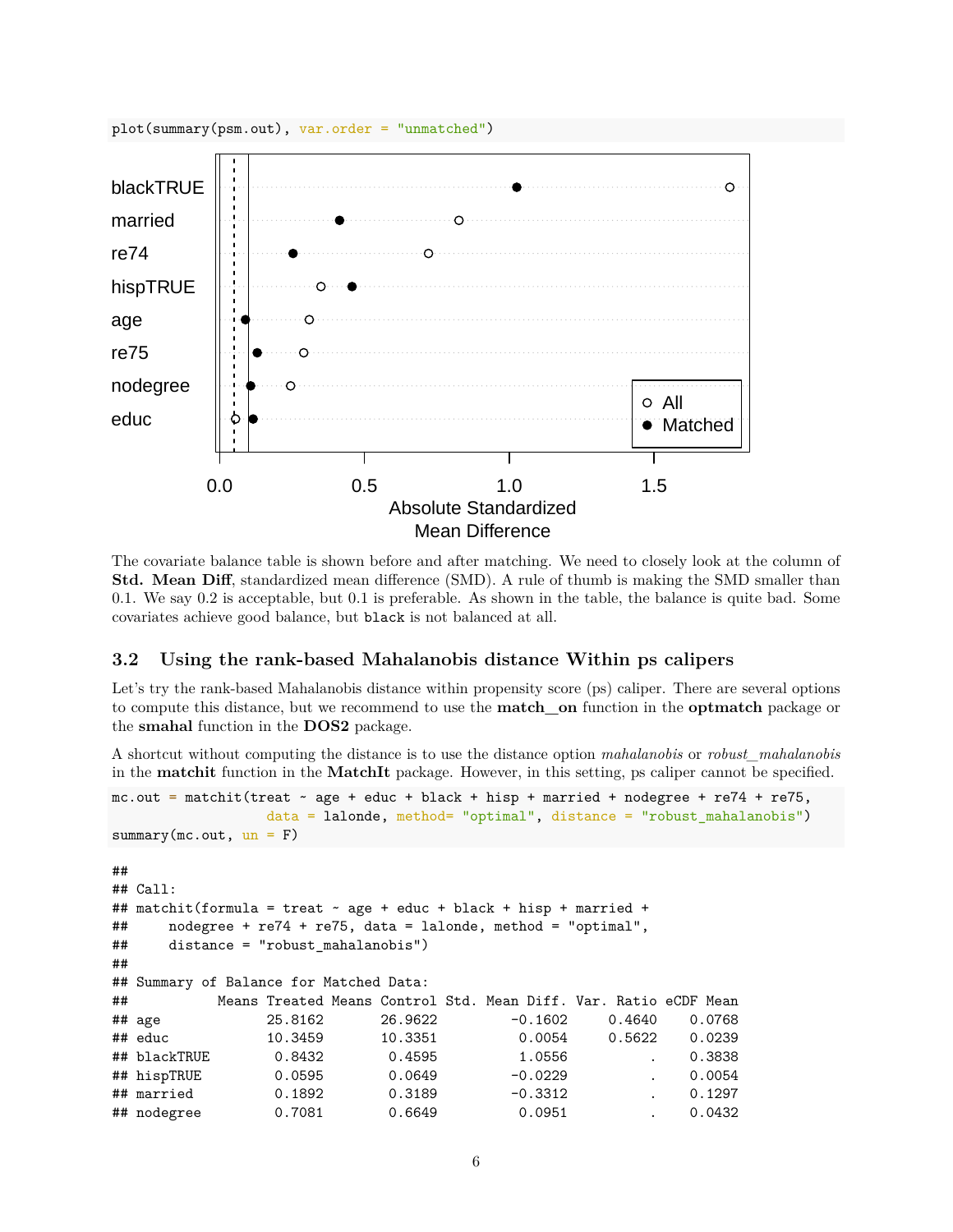|    | ## re74             |                          | 2095.5737 | 2731.7476 | -0.1302 | 1.1238 | 0.0734 |
|----|---------------------|--------------------------|-----------|-----------|---------|--------|--------|
|    | ## re75             |                          | 1532.0553 | 1713.2806 | -0.0563 | 1.2924 | 0.0478 |
|    | ##                  | eCDF Max Std. Pair Dist. |           |           |         |        |        |
|    | ## age              | 0.1514                   |           | 0.6029    |         |        |        |
|    | ## educ             | 0.0703                   |           | 0.3280    |         |        |        |
|    | ## blackTRUE 0.3838 |                          |           | 1.0556    |         |        |        |
|    | ## hispTRUE 0.0054  |                          |           | 0.0686    |         |        |        |
|    | ## married 0.1297   |                          |           | 0.3312    |         |        |        |
|    | ## nodegree 0.0432  |                          |           | 0.0951    |         |        |        |
|    | ## re74 0.3351      |                          |           | 0.3647    |         |        |        |
|    | ## re75             | 0.1838                   |           | 0.3801    |         |        |        |
| ## |                     |                          |           |           |         |        |        |
|    | ## Sample Sizes:    |                          |           |           |         |        |        |
|    | ##                  | Control Treated          |           |           |         |        |        |
|    | ## All              | 429                      | 185       |           |         |        |        |
|    | ## Matched          | 185                      | 185       |           |         |        |        |
|    | ## Unmatched 244    |                          | 0         |           |         |        |        |
|    | ## Discarded        | $\Omega$                 | 0         |           |         |        |        |

Instead, we can compute the distance first, and add caliper to it. We can specify the caliper width. The default setting is 0.2. In this example, width=0.2 is too tight to solve the matching problem.

```
smahal.dist = match_on(treat \sim age + educ + black + hisp + married + nodegree + re74 + re75,
                       data = lalonde, method="rank_mahalanobis")
```

```
### caliper width = 0.2 -> doesn't work
smahal.dist2 = smahal.dist + caliper(ps.dist, width = 0.2)
mc.out2 = matchit(treat \sim age + educ + black + hisp + married + nodegree + re74 + re75,
                              data = lalonde, method= "optimal", distance = as.matrix(smahal.dist2))
```
## Error: No matches were found.

```
### Caliper width = 1
smahal.dist3 = smahal.dist + caliper(ps.dist, width = 1)
mc.out3 = matchit(treat ~ zage + educ + black + hisp + married + nodegree + re74 + re75,data = lalonde, method= "optimal", distance = as.matrix(smahal.dist3))
summarv(mc.out3, un = F)
```

```
##
```

```
## Call:
## matchit(formula = treat ~ age + educ + black + hisp + married +
## nodegree + re74 + re75, data = lalonde, method = "optimal",
## distance = as.matrix(smahal.dist3))
##
## Summary of Balance for Matched Data:
## Means Treated Means Control Std. Mean Diff. Var. Ratio eCDF Mean
## age 25.8162 26.9622 -0.1602 0.4640 0.0768
## educ 10.3459 10.3351 0.0054 0.5622 0.0239
## blackTRUE 0.8432 0.4595 1.0556 . 0.3838
## hispTRUE 0.0595 0.0649 -0.0229 . 0.0054
## married 0.1892 0.3189 -0.3312 . 0.1297
## nodegree 0.7081 0.6649 0.0951 . 0.0432
## re74 2095.5737 2731.7476 -0.1302 1.1238 0.0734
## re75 1532.0553 1713.2806 -0.0563 1.2924 0.0478
## eCDF Max Std. Pair Dist.
## age 0.1514 0.6029
```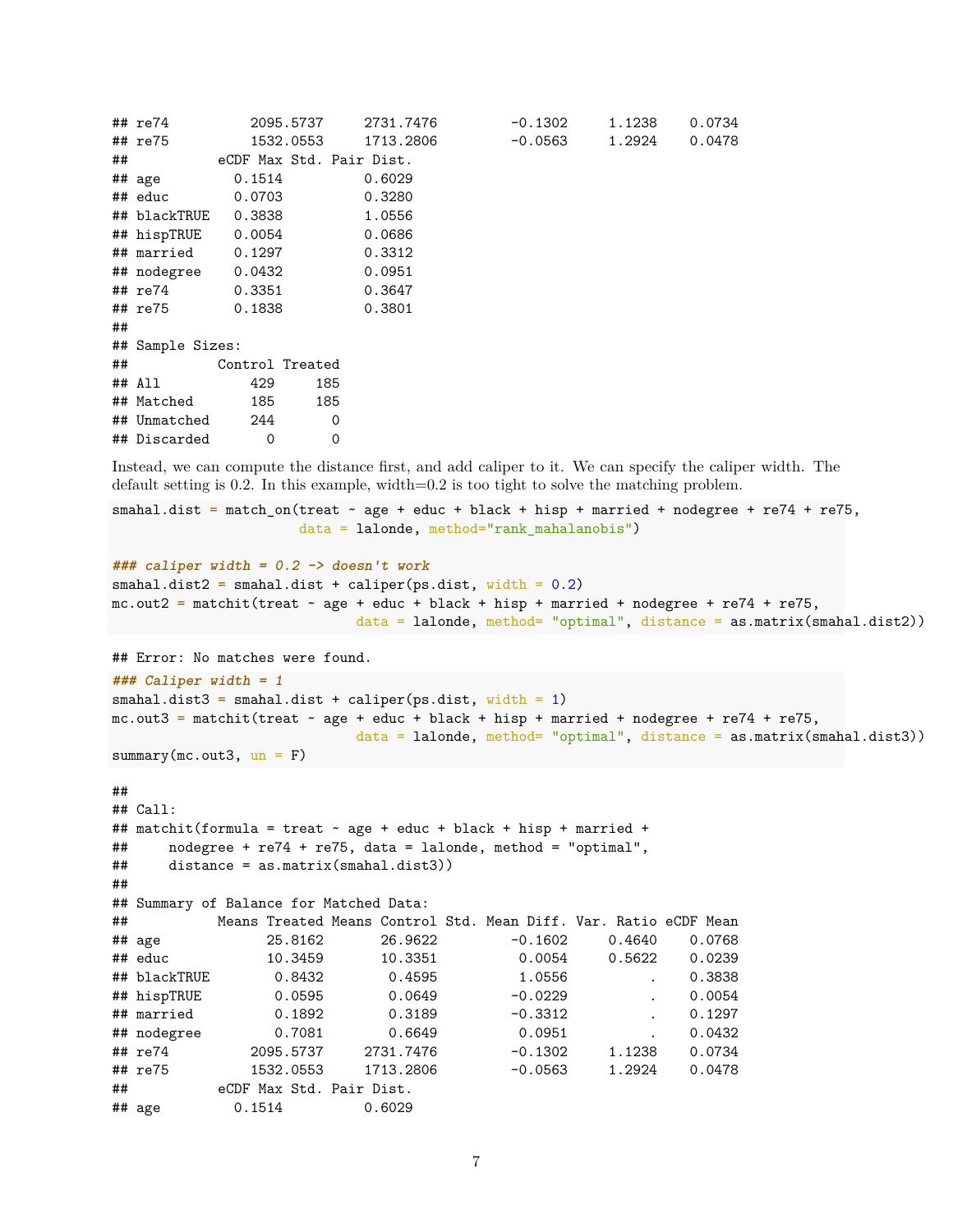|    | ## educ          | 0.0703          |     | 0.3280 |
|----|------------------|-----------------|-----|--------|
|    | ## blackTRUE     | 0.3838          |     | 1.0556 |
|    | ## hispTRUE      | 0.0054          |     | 0.0686 |
|    | ## married       | 0.1297          |     | 0.3312 |
|    | ## nodegree      | 0.0432          |     | 0.0951 |
|    | ## re74          | 0.3351          |     | 0.3647 |
|    | ## re75          | 0.1838          |     | 0.3801 |
| ## |                  |                 |     |        |
|    | ## Sample Sizes: |                 |     |        |
| ## |                  | Control Treated |     |        |
|    | ## All           | 429             | 185 |        |
|    | ## Matched       | 185             | 185 |        |
|    | ## Unmatched 244 |                 | 0   |        |
|    | ## Discarded     | Ω               | 0   |        |

Still no significant improvement in covariate balance.

#### <span id="page-7-0"></span>**3.3 Using the Mahalanobis distance within ps calipers with near-exact matching for black**

We can directly add a penalty for black. If two subjects have different values of black, then their distance gets larger. The penalty values is  $10\times$  maximum distance.

```
smahal.dist.black = addalmostexact(as.matrix(smahal.dist), lalonde$treat, lalonde$black, mult = 10)
mc.black.out = matchit(treat ~ age + educ + black + hisp + married + nodegree + re74 + re75,
                 data = lalonde, method= "optimal",
                 distance = as.matrix(smahal.dist.black))
summary(mc.black.out, un = F)
##
## Call:
## matchit(formula = treat ~ age + educ + black + hisp + married +
## nodegree + re74 + re75, data = lalonde, method = "optimal",
## distance = as.matrix(smahal.dist.black))
##
## Summary of Balance for Matched Data:
## Means Treated Means Control Std. Mean Diff. Var. Ratio eCDF Mean
## age 25.8162 26.9297 -0.1556 0.4656 0.0759
## educ 10.3459 10.3730 -0.0134 0.5770 0.0225
## blackTRUE 0.8432 0.4703 1.0259 . 0.3730
## hispTRUE 0.0595 0.0649 -0.0229 . 0.0054
## married 0.1892 0.3243 -0.3450 . 0.1351
## nodegree 0.7081 0.6595 0.1070 . 0.0486
## re74 2095.5737 2875.0812 -0.1595 1.0613 0.0819
## re75 1532.0553 1743.9677 -0.0658 1.2681 0.0498
## eCDF Max Std. Pair Dist.
## age 0.1514 0.5953
## educ 0.0649 0.3253
## blackTRUE 0.3730 1.0259
## hispTRUE 0.0054 0.0686
## married 0.1351 0.3450
## nodegree 0.0486 0.1070
## re74 0.3459 0.3833
## re75 0.1838 0.3867
```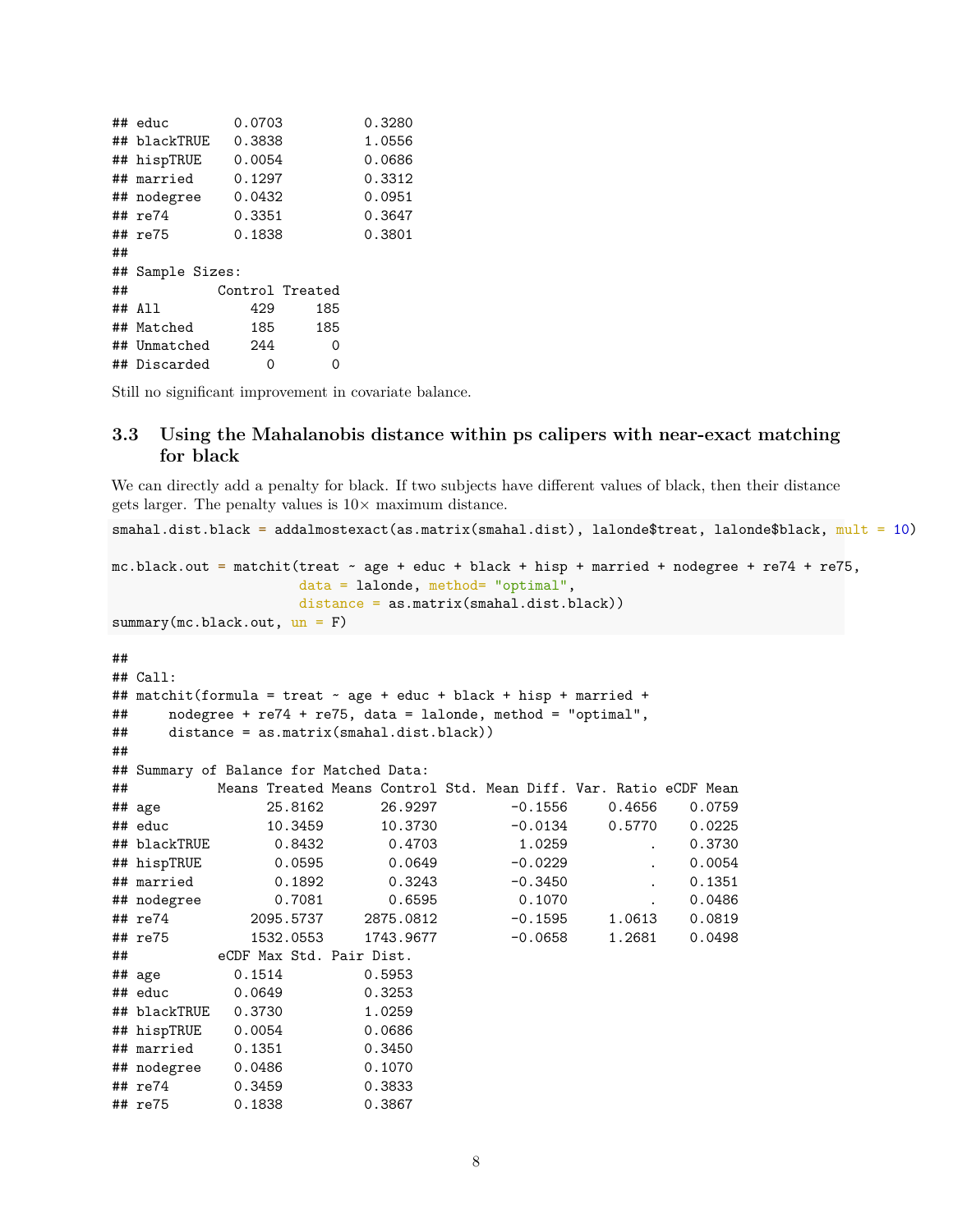## ## Sample Sizes: ## Control Treated ## All 429 185 ## Matched 185 185 ## Unmatched 244 0 ## Discarded 0 0

No signficant change in matching quality.

## <span id="page-8-0"></span>**4 When there are covariates that are hard to match on?**

In such cases, we need to look at the variables that are difficult to match on. The most difficult variable is black.

```
table(lalonde$treat, lalonde$black)
```
## ## FALSE TRUE ## 0 342 87 ## 1 29 156

There is no problem in matching for non-black people. There are 29 treated and 342 control subjects. The control reservoir is much larger than the treated one. However, among black people, there are 156 treated subjects ( $> 87$  control subjects). In this case, there are two options we can take: (1) optimal full matching, and (2) two smaller matching problems for black and non-black separately.

## <span id="page-8-1"></span>**4.1 Optimal full matching**

## eCDF Max Std. Pair Dist.

The optimal full matching method consists of 1:*k* matched sets  $\& k:1$  matched sets (various *k*). The value of *k* can be very large. To avoid this situation, we usually set an option, "max.controls." As shown in the matching output, the balance is now acceptable.

```
m.full.out = matchit(treat ~ age + educ + married + black + hisp + nodegree + re74 + re75,
               data= lalonde, method = "full",
               distance = "glm", max.controls = 30)
summary(m-full.out, un = F)##
## Call:
## matchit(formula = treat ~ age + educ + married + black + hisp +
## nodegree + re74 + re75, data = lalonde, method = "full",
## distance = "glm", max.controls = 30)
##
## Summary of Balance for Matched Data:
## Means Treated Means Control Std. Mean Diff. Var. Ratio eCDF Mean
## distance 0.5774 0.5756 0.0082 0.9784 0.0075
## age 25.8162 24.7162 0.1537 0.4989 0.0805
## educ 10.3459 10.3732 -0.0135 0.5601 0.0218
## married 0.1892 0.1387 0.1289 . 0.0505
## blackTRUE 0.8432 0.8347 0.0236 . 0.0086
## hispTRUE 0.0595 0.0575 0.0081 . 0.0019
## nodegree 0.7081 0.7032 0.0108 . 0.0049
## re74 2095.5737 2444.7294 -0.0715 1.0359 0.0441
```
## re75 1532.0553 1589.2944 -0.0178 1.8906 0.0672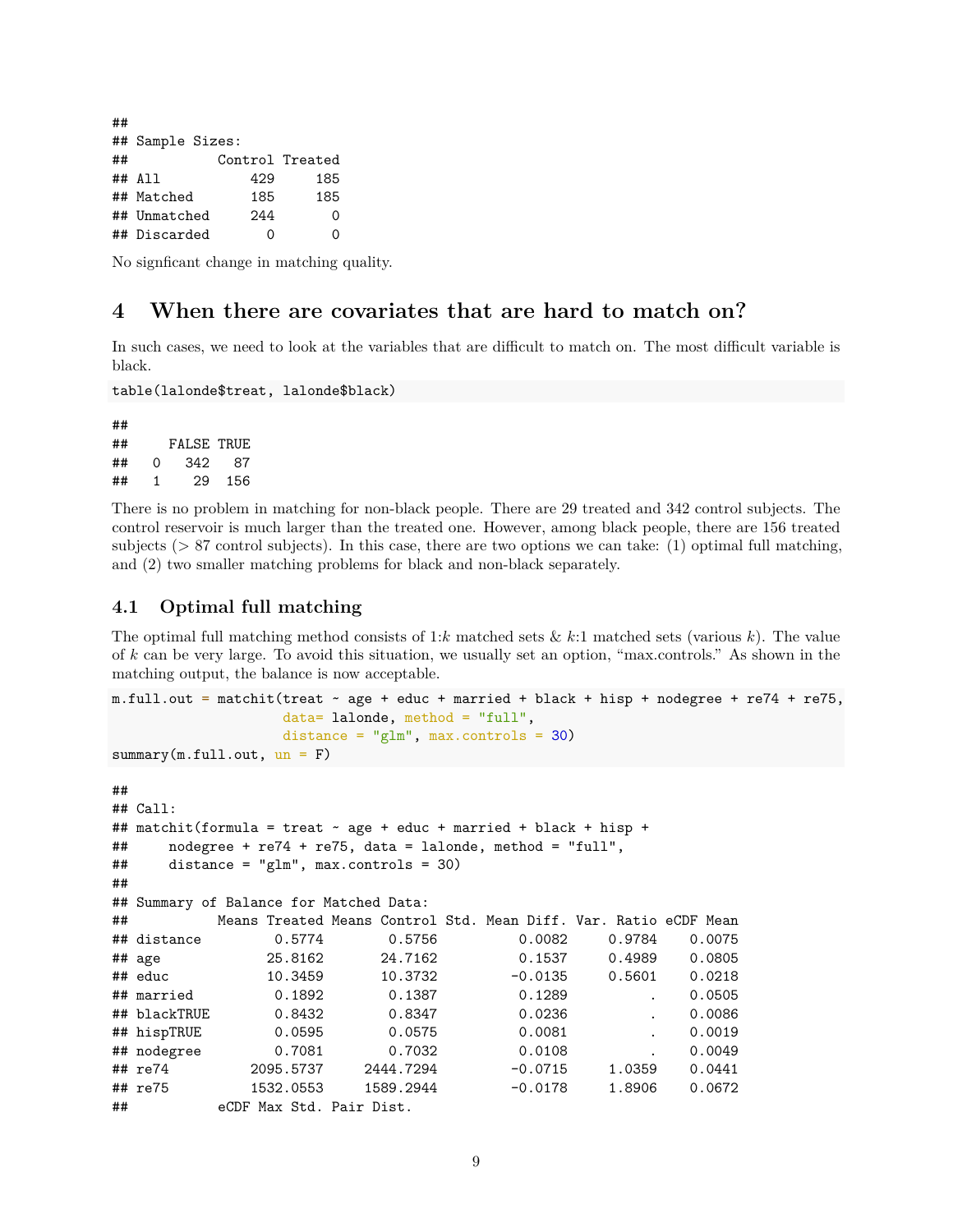| ## distance  |                  |                                                                                                            | 0.0469                   |
|--------------|------------------|------------------------------------------------------------------------------------------------------------|--------------------------|
| ## age       |                  |                                                                                                            | 1.2982                   |
| ## educ      |                  |                                                                                                            | 1.1970                   |
| ## married   |                  |                                                                                                            | 0.7976                   |
| ## blackTRUE |                  |                                                                                                            | 0.0378                   |
| ## hispTRUE  |                  |                                                                                                            | 0.5649                   |
| ## nodegree  |                  |                                                                                                            | 1.0198                   |
| ## re74      |                  |                                                                                                            | 1.0090                   |
| ## re75      |                  |                                                                                                            | 0.8407                   |
|              |                  |                                                                                                            |                          |
|              |                  |                                                                                                            |                          |
|              |                  |                                                                                                            |                          |
| ## All       | 429.             | 185                                                                                                        |                          |
|              |                  | 185                                                                                                        |                          |
| ## Matched   | 429.             | 185                                                                                                        |                          |
| ## Unmatched | 0.               |                                                                                                            | 0                        |
| ## Discarded | О.               |                                                                                                            | 0                        |
|              | ## Sample Sizes: | 0.0486<br>0.3203<br>0.0581<br>0.0505<br>0.0086<br>0.0019<br>0.0049<br>0.2469<br>0.2364<br>## Matched (ESS) | Control Treated<br>53.05 |

We can try a different link (probit) for the propensity score model. Balane is better, as determined by the lower SMD.

```
m.full.probit.out = matchit(treat \sim age + educ + married + black + hisp + nodegree + re74 + re75,
                     data= lalonde, method = "full",
                     distance = "glm", link = "probit")summary(m.full.probit.out, un = F)
```
#### ##

```
## Call:
## matchit(formula = treat ~ age + educ + married + black + hisp +
## nodegree + re74 + re75, data = lalonde, method = "full",
## distance = "glm", link = "probit")
##
## Summary of Balance for Matched Data:
## Means Treated Means Control Std. Mean Diff. Var. Ratio eCDF Mean
## distance 0.5773 0.5766 0.0034 0.9957 0.0042
## age 25.8162 25.3355 0.0672 0.4776 0.0810
## educ 10.3459 10.4480 -0.0508 0.6013 0.0232
## married 0.1892 0.1623 0.0687 . 0.0269
## blackTRUE 0.8432 0.8389 0.0119 . 0.0043
## hispTRUE 0.0595 0.0484 0.0469 . 0.0111
## nodegree 0.7081 0.6767 0.0692 . 0.0315
## re74 2095.5737 2062.0642 0.0069 1.3524 0.0292
## re75 1532.0553 1619.7359 -0.0272 1.4936 0.0569
## eCDF Max Std. Pair Dist.
## distance 0.0486 0.0198
## age 0.2859 1.2683
## educ 0.0597 1.2042
## married 0.0269 0.4725
## blackTRUE 0.0043 0.0162
## hispTRUE 0.0111 0.4911
## nodegree 0.0315 0.9439
## re74 0.1983 0.8411
## re75 0.2213 0.8228
##
## Sample Sizes:
```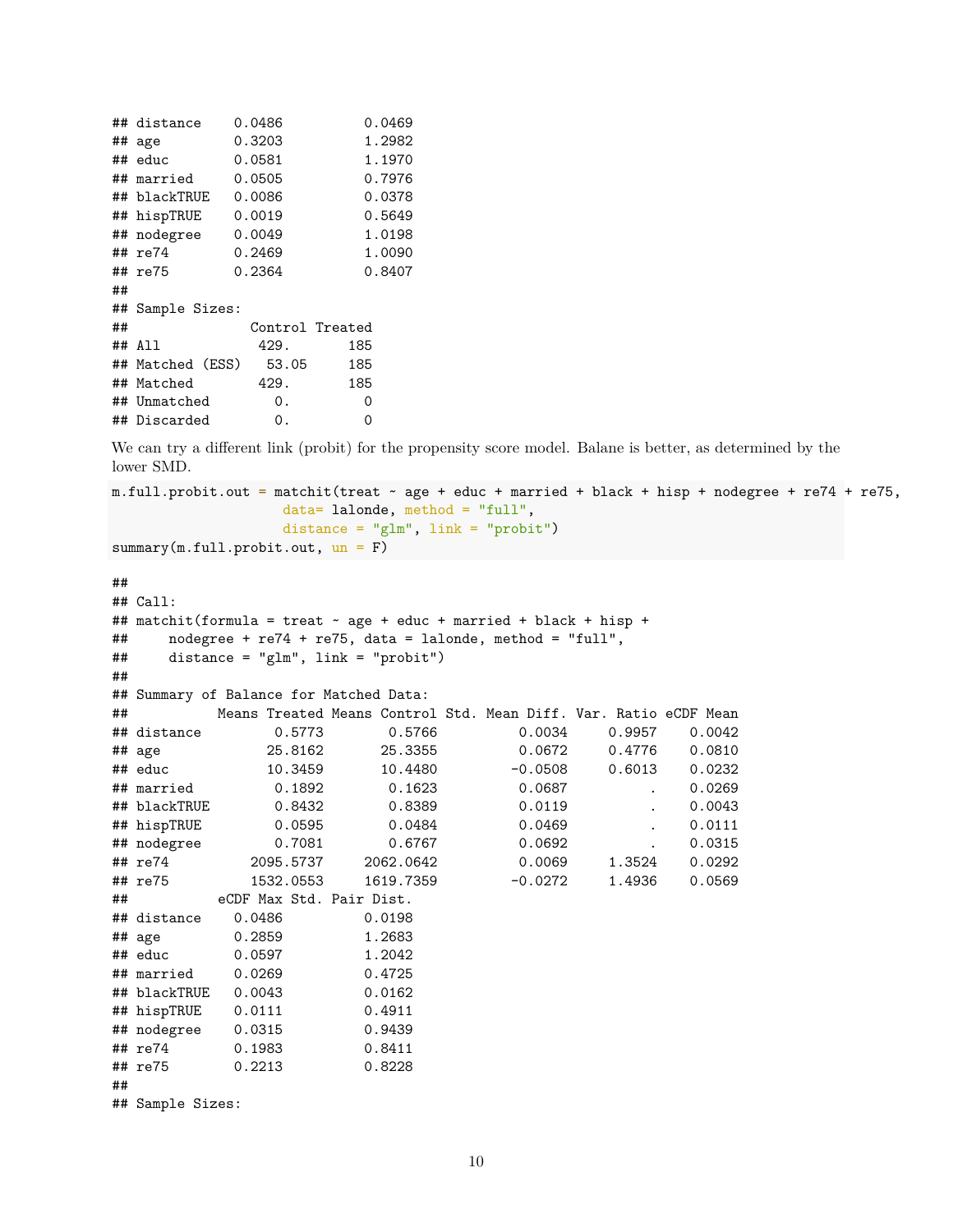

#### <span id="page-10-0"></span>**4.2 Separate optimal pair matching for black and non-black**

In the full matching method, there is no thrown away subject. However, using all subjects is not always the best way for matching. There could be a loss in precision due to the weights. Subjects may be weighted in such a way that they contribute less to the sample than would unweighted subjects. **Effective sample size (ESS)** of the full matching weighted sample may be lower than even that of 1:1 pair matching.

An alternative method is to remove subjects that are not comparable. We can match exactly on black.

```
## matching separate
m.exact.out = matchit(treat \sim age + educ + black + hisp + married + nodegree + re74 + re75,
                    data = lalonde, method= "optimal",
                    distance = "robust_mahalanobis", exact = ~black)
summary(m.exact.out, un = F)
##
## Call:
## matchit(formula = treat ~ age + educ + black + hisp + married +
## nodegree + re74 + re75, data = lalonde, method = "optimal",
## distance = "robust_mahalanobis", exact = ~black)
##
## Summary of Balance for Matched Data:
## Means Treated Means Control Std. Mean Diff. Var. Ratio eCDF Mean
## age 24.7414 26.1466 -0.1964 0.4534 0.0666
```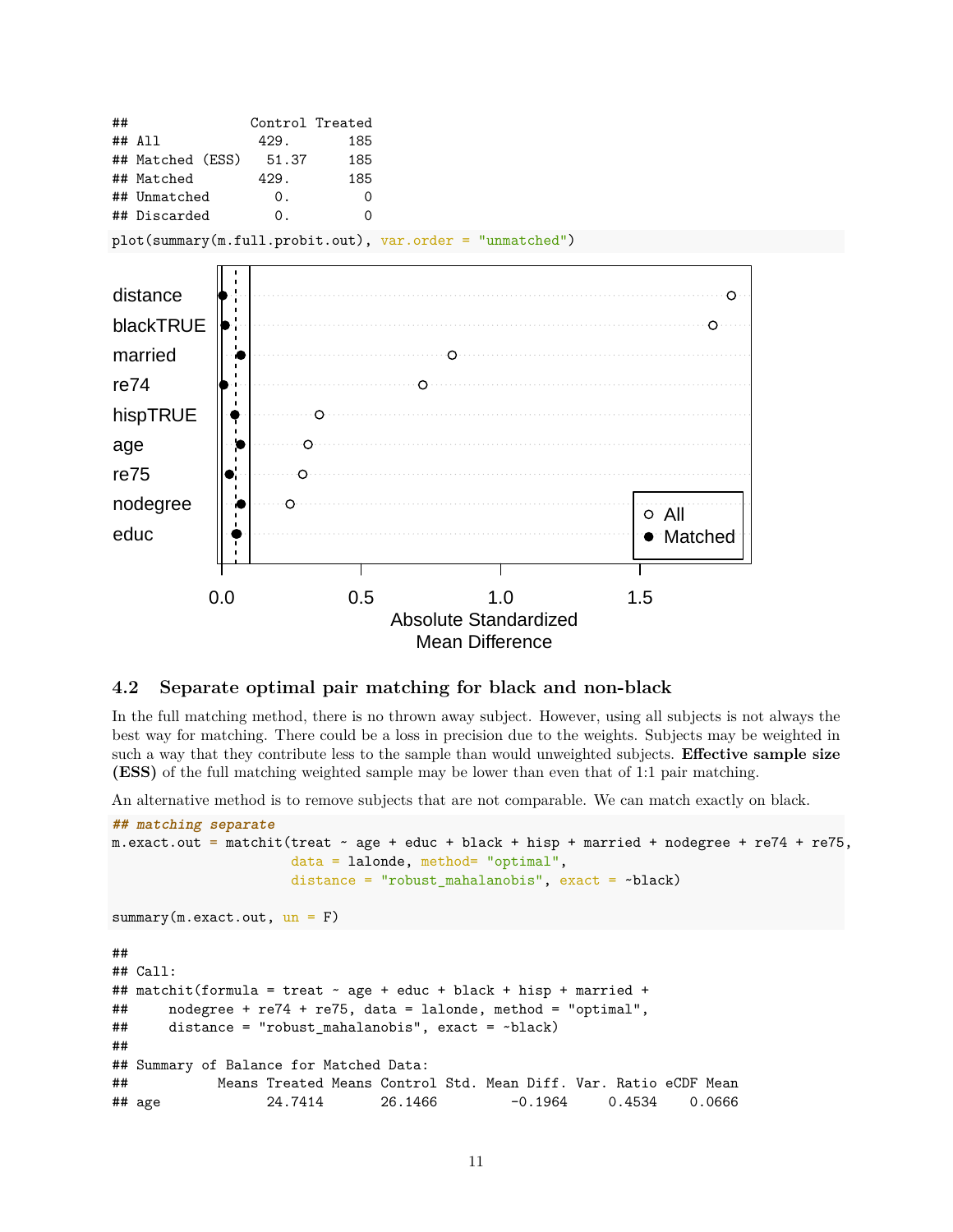|    | ## educ             |                 | 10.2672     | 10.2069                  | 0.0300    | 0.6052 | 0.0231 |
|----|---------------------|-----------------|-------------|--------------------------|-----------|--------|--------|
|    | ## blackTRUE        |                 | 0.7500      | 0.7500                   | 0.0000    |        | 0.0000 |
|    | ## hispTRUE         |                 | 0.0948      | 0.0862                   | 0.0365    |        | 0.0086 |
|    | ## married          |                 | 0.2328      | 0.2672                   | $-0.0880$ |        | 0.0345 |
|    | ## nodegree         |                 | 0.6724      | 0.6293                   | 0.0948    |        | 0.0431 |
|    | ## re74             |                 | 2803.2334   | 2735.4405                | 0.0139    | 1.3688 | 0.0262 |
|    | ## re75             |                 | 1914.6811   | 1722.1051                | 0.0598    | 1.5669 | 0.0180 |
| ## |                     |                 |             | eCDF Max Std. Pair Dist. |           |        |        |
|    | ## age              | 0.1207          |             | 0.5313                   |           |        |        |
|    | ## educ             | 0.0603          |             | 0.3044                   |           |        |        |
|    | ## blackTRUE 0.0000 |                 |             | 0.0000                   |           |        |        |
|    | ## hispTRUE         | 0.0086          |             | 0.0365                   |           |        |        |
|    | ## married 0.0345   |                 |             | 0.0880                   |           |        |        |
|    | ## nodegree 0.0431  |                 |             | 0.0948                   |           |        |        |
|    | ## re74             | 0.1724          |             | 0.3061                   |           |        |        |
|    | ## re75             | 0.0517          |             | 0.4172                   |           |        |        |
| ## |                     |                 |             |                          |           |        |        |
|    | ## Sample Sizes:    |                 |             |                          |           |        |        |
|    | ##                  | Control Treated |             |                          |           |        |        |
|    | ## All              | 429             | 185         |                          |           |        |        |
|    | ## Matched          | 116             | 116         |                          |           |        |        |
|    | ## Unmatched        | 313             | 69          |                          |           |        |        |
|    | ## Discarded        | $\mathbf 0$     | $\mathbf 0$ |                          |           |        |        |

| 0.0300    | 0.6052 | 0.0231 |
|-----------|--------|--------|
| 0.0000    |        | 0.0000 |
| 0.0365    |        | 0.0086 |
| $-0.0880$ |        | 0.0345 |
| 0.0948    |        | 0.0431 |
| 0.0139    | 1.3688 | 0.0262 |
| 0.0598    | 1.5669 | 0.0180 |

## <span id="page-11-0"></span>**5 Analysis Stage**

### <span id="page-11-1"></span>**5.1 Using randomziation inference**

Optimal full matching produces matched sets with variable set sizes. Wilcoxon's signed rank test cannot be applicable. We instead use Huber's M-statistic. Randomization inference using this statistic is easily done with the **senfm** function in the **sensitivityfull** package.

We need to make a table for outcome first. Each row represents a matched set. The first column is always the treated outcomes.

**## analysis**

```
m.full = match.data(m.full.probit.out)
subclass = as.numeric(m.full$subclass)
## outcome matrix
y.fm = matrix(M, nrow = length(unique(subclass)), ncol = max(table(subclass)))treat1.vec = rep(M, length(unique(subclass)))for(i in 1:length(unique(subclass))){
 tempindactor = (subclass == i)if(sum(m-full1$treat[temp-indication]) == 1){y.fm[i,1] = m.full$re78[temp.index==1 & m.full$treat==1]y.fm[i,(2:sum(temp.indictionary))] = m.full$re78[temp.indictor==1 & m.full$treat ==0]treat1.vec[i]= TRUE
 }else{
   y.fm[i,1] = m.full$re78[temp.index==1 & m.full$treat==0]y.fm[i,(2:sum(temp.indicator))] = m.full$re78[temp.indicator==1 & m.full$treat==1]
   treat1.vec[i]= FALSE
 }
}
```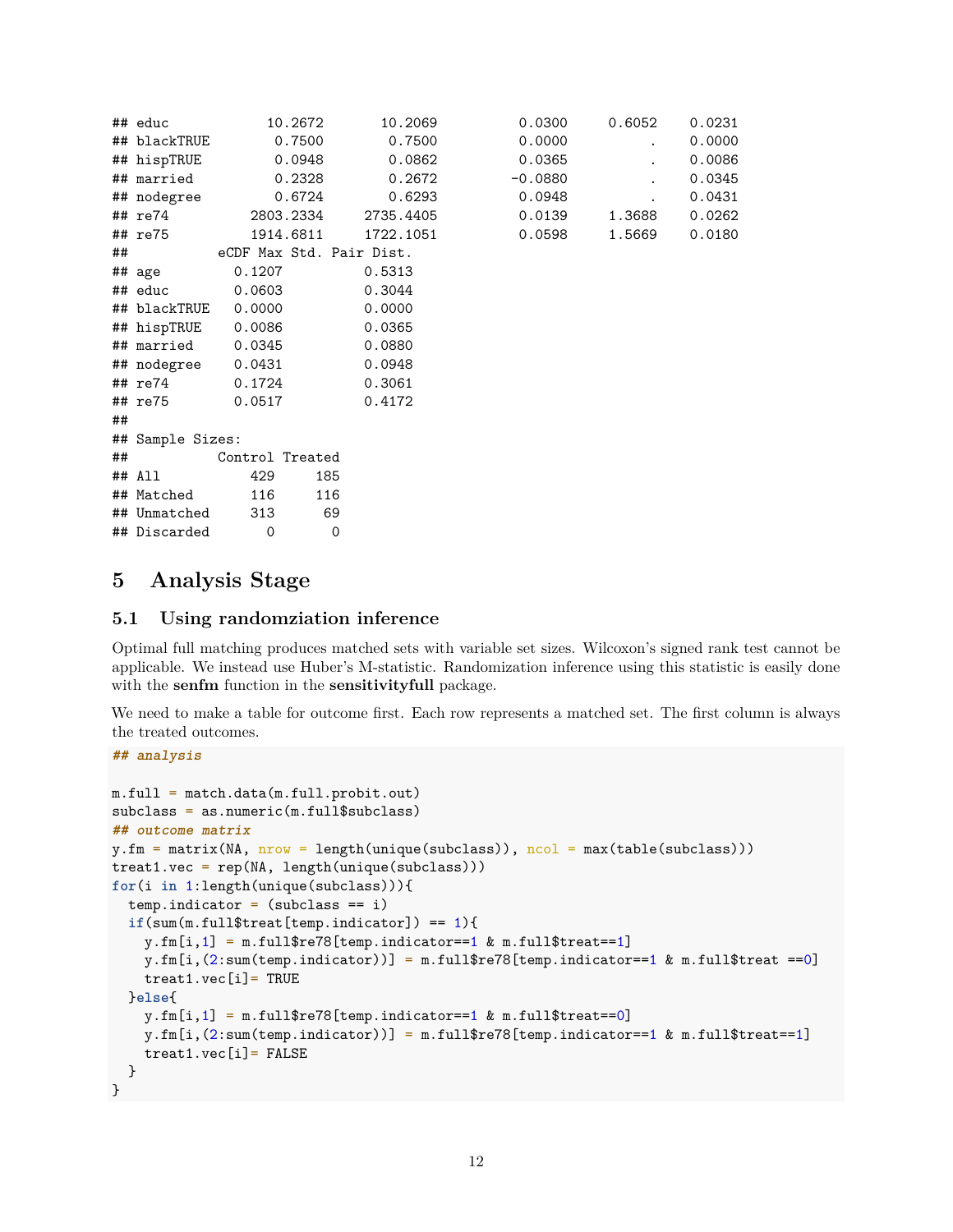Comptuing the paired outcome table for matched pairs is easier. Randomization inference can be implemented by using the **senmw** function in the **sensitivitymw** package.

```
m {\cdot} exact = match {\cdot} data(m {\cdot} exact {\cdot} out)y.pair = matrix(NA, nrow = length(unique(m.exact$subclass)), ncol = 2)for(i in 1:length(unique(m.exact$subclass))){
  y. pair[i, 1] = m. exact$re78[m.exact$subclass == i & m.exact$treat == 1]
  y.pair[i,2] = m.exact$re78[m.exact$subclass == i & m.exact$treat == 0]
}
library(sensitivityfull)
senfm(y.fm, treated1 = treat1.vec)## $pval
## [1] 0.04161583
##
## $deviate
## [1] 1.732235
##
## $statistic
## [1] 4.226839
##
## $expectation
## [1] 3.365737e-16
##
## $variance
## [1] 5.954119
senfmCI(y.fm, treated1 = treat1.vec)
## $PointEstimates
## [1] 1384.781 1384.781
##
## $ConfidenceInterval
## [1] -183.1355 2968.8862
##
## $description
## Coverage Gamma Confidence Interval
## "0.95" "1" "Two-sided"
library(sensitivitymw)
senmw(y.pair)
## $pval
## [1] 0.07078286
##
## $deviate
## [1] 1.469985
##
## $statistic
## [1] 3.845654
##
## $expectation
## [1] 0
##
## $variance
```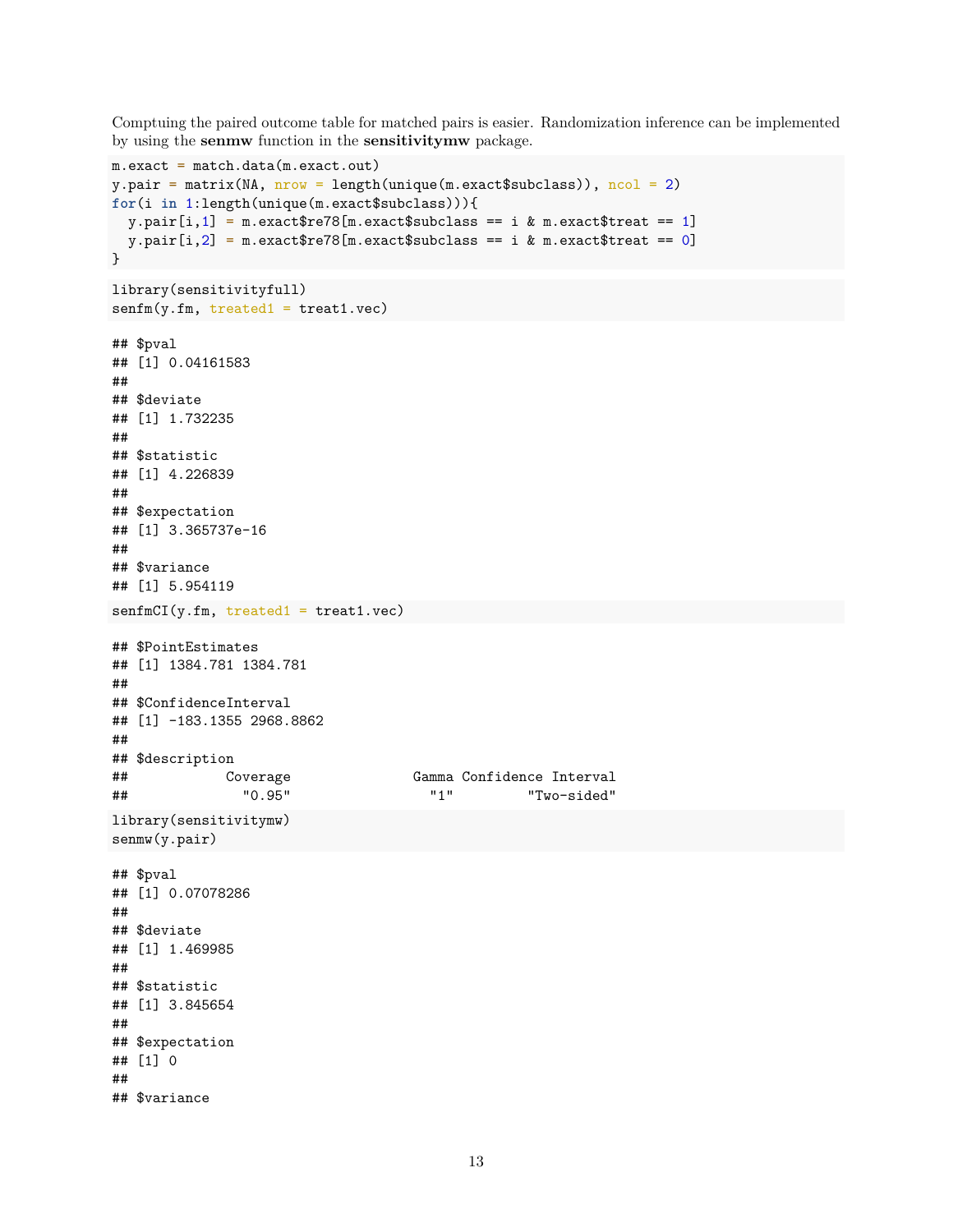```
## [1] 6.844069
sem(wCI(y.pair, one.side d = F))## $PointEstimate
## minimum maximum
## 1250 1250
##
## $Confidence.Interval
## minimum maximum
## -450 3000
```
#### <span id="page-13-0"></span>**5.2 Using an outcome model**

We can run a simple regression of the outcome on the treatment with matching weights. Using cluster-robust standard errors is recommended. Also, using pair membership as the clustering variable is recommended.

```
library("lmtest") # coeftest
```

```
## Loading required package: zoo
##
## Attaching package: 'zoo'
## The following objects are masked from 'package:base':
##
## as.Date, as.Date.numeric
library("sandwich") # vcovCL
fit.full = lm(re78 \sim treat, data = m-full, weights = weights)coeftest(fit.full, vcov. = vcovCL, cluster = ~subclass)
##
## t test of coefficients:
##
## Estimate Std. Error t value Pr(>|t|)
## (Intercept) 4384.97 597.26 7.3418 6.744e-13 ***
## treat 1964.17 701.34 2.8006 0.005262 **
## ---
## Signif. codes: 0 '***' 0.001 '**' 0.01 '*' 0.05 '.' 0.1 ' ' 1
```
A natural question to ask is whether we can include covariates in the outcome model. One may ask, why use matching at all if you are going to model the outcome with covariates anyway? Matching reduces the dependence of the effect estimate on correct specification of the outcome model, and this is the central ideaof Ho et al. (2007).

However, searching for the best outcome model by trying many models is discouraged. Doing so can invalidate results and yield a conclusion that fails to replicate. We recommend only including the same terms inluded in the propensity score model unless there is a strong *a priori* and justifiable reason to mdeol the outcome differently.

```
fit.full.with.cov = lm(re78 \sim treat + age + educ + black + hisp +married + nodegree + re74 + re75,
                         data = m-full, weights = weights)coeftest(fit.full.with.cov, v\text{-}cov. = v\text{-}covCL, cluster = \negsubclass)
##
## t test of coefficients:
```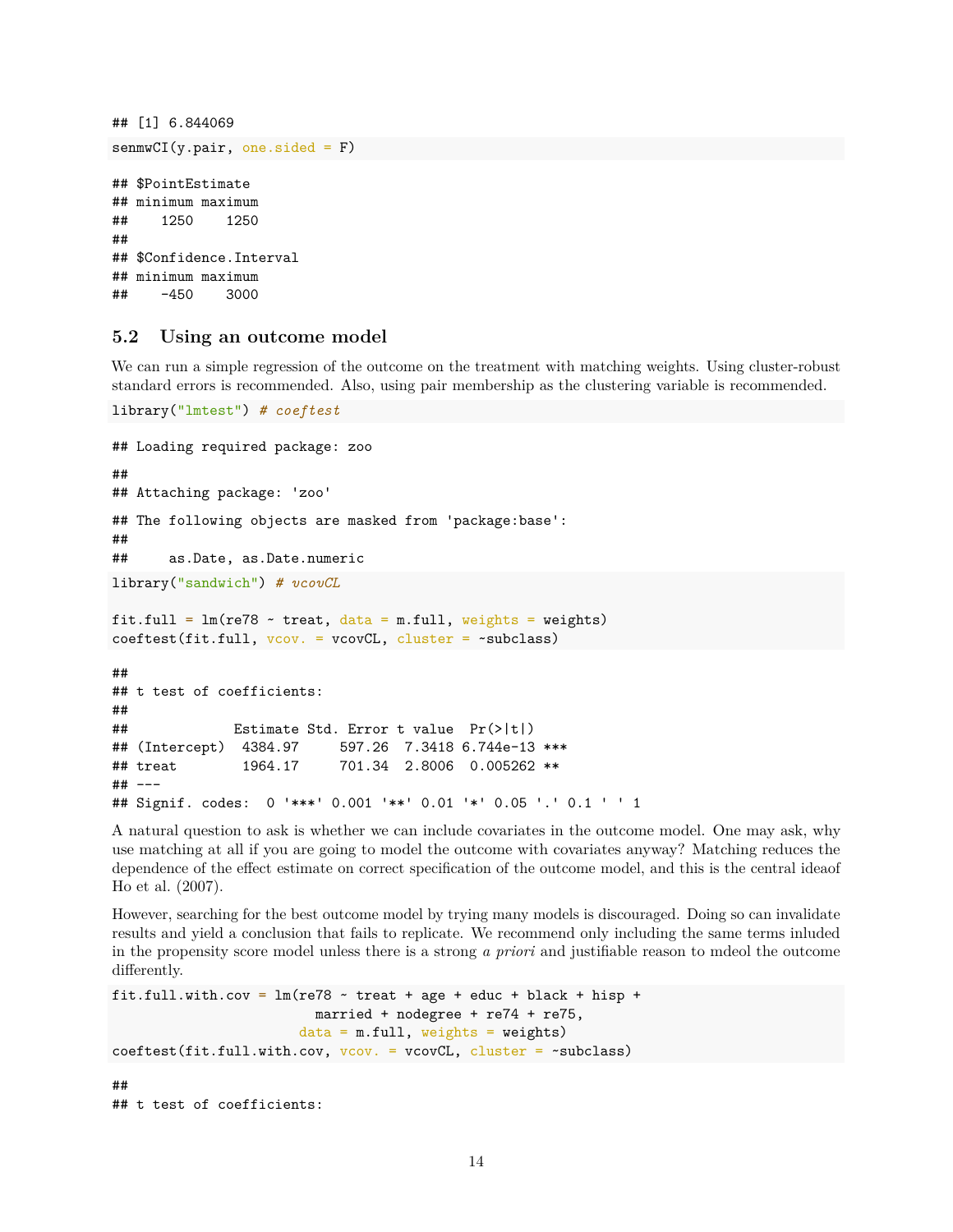```
##
## Estimate Std. Error t value Pr(>|t|)
## (Intercept) 4.2479e+03 3.2382e+03 1.3118 0.19009
## treat 2.0915e+03 6.7833e+02 3.0834 0.00214 **
## age -3.5164e+01 3.6614e+01 -0.9604 0.33724
## educ 2.1371e+02 2.0154e+02 1.0604 0.28939
## blackTRUE -1.5550e+03 8.2045e+02 -1.8953 0.05853 .
## hispTRUE -5.2880e+02 1.5323e+03 -0.3451 0.73014
## married 7.4987e+02 1.0759e+03 0.6970 0.48609
## nodegree -1.3684e+03 1.2127e+03 -1.1284 0.25960
## re74 -1.9924e-02 1.4178e-01 -0.1405 0.88830
## re75 5.9919e-01 1.3929e-01 4.3017 1.977e-05 ***
## ---
## Signif. codes: 0 '***' 0.001 '**' 0.01 '*' 0.05 '.' 0.1 ' ' 1
For matched pairs, we can use
fit.pair = lm(re78 \sim treat, data = m.exact, weights = weights)coeftest(fit.pair, vcov. = vcovCL, cluster = ~subclass)
##
## t test of coefficients:
##
## Estimate Std. Error t value Pr(>|t|)
## (Intercept) 5310.0 605.1 8.7754 3.909e-16 ***
## treat 1905.7 1011.1 1.8847 0.06073 .
## ---
## Signif. codes: 0 '***' 0.001 '**' 0.01 '*' 0.05 '.' 0.1 ' ' 1
```
Oh, wait! Why are these regression estimates so different from the estimates based on randomization inference?

boxplot(y.pair[,1] - y.pair[,2], main = "Treated-Minus-Control Differences")

## **Treated−Minus−Control Differences**

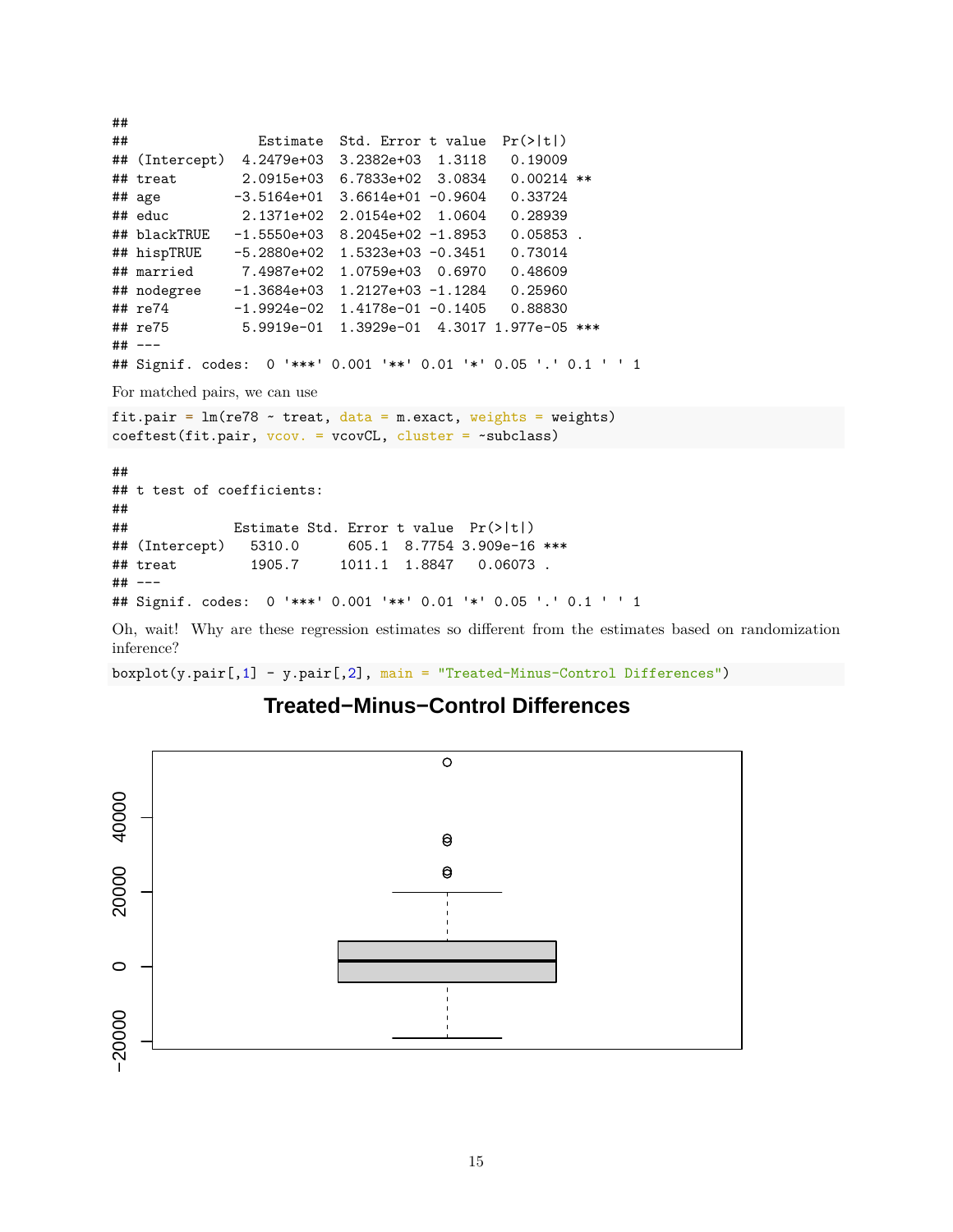## <span id="page-15-0"></span>**6 Cardinality matching**

```
solver = "glpk"m.card.out = matchit(treat \sim age + educ + black + hisp + married + nodegree + re74 + re75,
                 data = lalonde, method = "cardinality", tols = 0.01,
                 solver = "glpk", exact = \nublack)
# m.card.out = matchit(treat ~ age + educ + black + hisp + married + nodegree + re74 + re75,
# data = lalonde, method = "cardinality", tols = 0.1,
# solver = "glpk")
summary(m.card.out, un = F)
##
## Call:
## matchit(formula = treat \sim age + educ + black + hisp + married +
## nodegree + re74 + re75, data = lalonde, method = "cardinality",
## exact = ~black, tols = 0.01, solver = "glpk")
##
## Summary of Balance for Matched Data:
## Means Treated Means Control Std. Mean Diff. Var. Ratio eCDF Mean
## age 25.8017 25.7931 0.0012 0.4481 0.0851
## educ 10.2069 10.1983 0.0043 0.5636 0.0231
## blackTRUE 0.7500 0.7500 0.0000 . 0.0000
## hispTRUE 0.0948 0.0948 0.0000 . 0.0000
## married 0.2672 0.2672 0.0000 . 0.0000
## nodegree 0.6379 0.6379 0.0000 . 0.0000
## re74 2747.3458 2784.6924 -0.0076 1.1033 0.0328
## re75 1834.4821 1817.5940 0.0052 1.3637 0.0234
## eCDF Max
## age 0.2414
## educ 0.0517
## blackTRUE 0.0000
## hispTRUE 0.0000
## married 0.0000
## nodegree 0.0000
## re74 0.1638
## re75 0.0690
##
## Sample Sizes:
## Control Treated
## All 429 185
## Matched 116 116
## Unmatched 313 69
## Discarded 0 0
## re-match to improve balance within pairs
m.card.re = matchit(treat ~ age + educ + black + hisp + married + nodegree + re74 + re75,
                data = lalonde, method = "optimal", distance = "mahalanobis",
                discard = m.card.out$weights == 0)
m.card = match.data(m.card.re)
## analysis
y.pair.card = matrix(NA, nrow = length(unique(m.card$subclass)), ncol = 2)for(i in 1:length(unique(m.card$subclass))){
```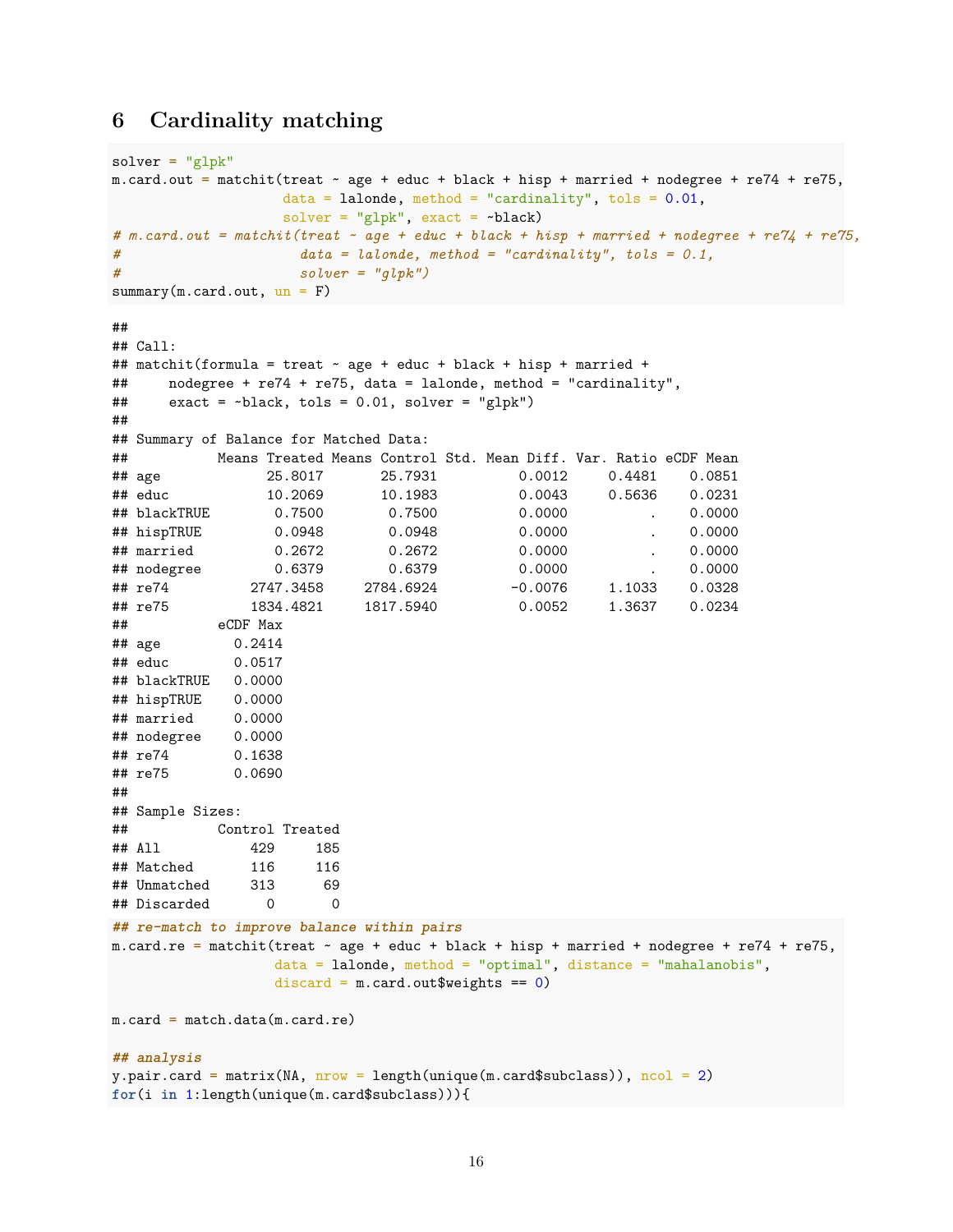```
y.pair.card[i,1] = m.card$re78[m.card$subclass == i & m.card$treat == 1]
 y.pair.card[i,2] = m.card$re78[m.card$subclass == i & m.card$treat == 0]
}
sem(wCI(y.pair.card, one.sided = F)## $PointEstimate
## minimum maximum
## 660 660
##
## $Confidence.Interval
## minimum maximum
## -890 2220
coeftest(lm(re78 ~ reat, data = m.card, weights = weights),vcov. = vcovCL, cluster = ~subclass) # Similar?
##
## t test of coefficients:
##
## Estimate Std. Error t value Pr(>|t|)
## (Intercept) 5583.36 608.85 9.1703 <2e-16 ***
## treat 938.54 837.82 1.1202 0.2638
## ---
## Signif. codes: 0 '***' 0.001 '**' 0.01 '*' 0.05 '.' 0.1 ' ' 1
```
<span id="page-16-0"></span>**7 A Bit More: separate matching + cardinality**

```
## Black
m.black.out = matchit(treat ~ age + educ + married + nodefree + re74 + re75,data = subset(lalonde, race == "black"),
                 method = "cardinality", tols = 0.01, solver = "glpk")
summary(m.black.out, un = F)##
## Call:
## matchit(formula = treat \sim age + educ + married + nodegree + re74 +
## re75, data = subset(lalonde, race == "black"), method = "cardinality",
\# tols = 0.01, solver = "glpk")
##
## Summary of Balance for Matched Data:
## Means Treated Means Control Std. Mean Diff. Var. Ratio eCDF Mean
## age 26.1379 26.0690 0.0094 0.4436 0.0907
## educ 10.1034 10.0920 0.0056 0.6288 0.0194
## married 0.2874 0.2874 0.0000 . 0.0000
## nodegree 0.6437 0.6437 0.0000 . 0.0000
## re74 3068.8587 3117.0584 -0.0094 1.3726 0.0402
## re75 1860.2966 1834.4220 0.0078 1.6167 0.0322
## eCDF Max
## age 0.2644
## educ 0.0460
## married 0.0000
## nodegree 0.0000
## re74 0.2299
## re75 0.1034
```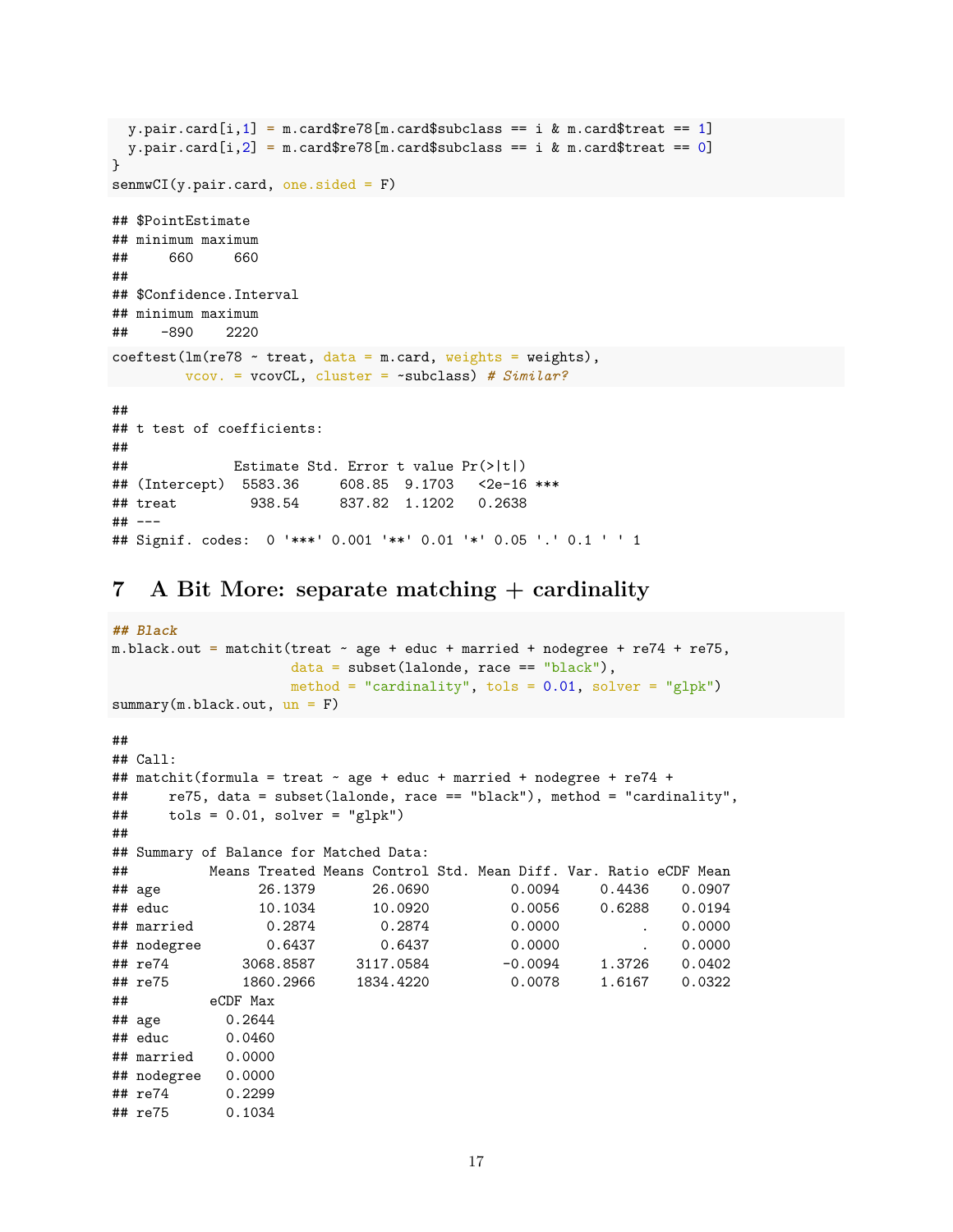```
##
## Sample Sizes:
## Control Treated
## All 87 156
## Matched 87 87
## Unmatched 0 69
## Discarded 0 0
m.black.re = matchit(treat \sim age + educ + black + hisp + married + nodegree + re74 + re75,
                 data = subset(lalonde, race == "black"),
                 method = "optimal", distance = "mahalanobis",
                 discard = m.black.out$weights == 0)
m.b = match.data(m.black.re)y.black = matrix(NA, nrow = length(unique(m.b$subclass)), ncol = 2)for(i in 1:length(unique(m.b$subclass))){
 y.black[i,1] = m.b$re78[m.b$subclass == i & m.b$tree1]y.black[i,2] = m.b$re78[m.b$subclass == i & m.b$tree]}
sem(wCI(y.black, one.sided = F)## $PointEstimate
## minimum maximum
## 890 890
##
## $Confidence.Interval
## minimum maximum
## -950 2760
## Non-black
m.nb.out1 = matchit(treat \sim age + educ + hisp + married + nodegree + re74 + re75,
                 data = subset(lalonde, race != "black"),
                 method = "cardinality", tols = 0.01, solver = "glpk", ratio = 3)
m.nb.out2 = matchit(treat ~ age + educ + hisp + married + nodegree + re74 + re75,
                data = subset(lalonde, race != "black"),
                 method = "cardinality", tols = 0.1, solver = "glpk", ratio = 5)
summarv(m.nb.out1, un = F)##
## Call:
## matchit(formula = treat \sim age + educ + hisp + married + nodegree +
## re74 + re75, data = subset(lalonde, race != "black"), method = "cardinality",
\# ratio = 3, tols = 0.01, solver = "glpk")
##
## Summary of Balance for Matched Data:
## Means Treated Means Control Std. Mean Diff. Var. Ratio eCDF Mean
## age 24.9310 24.9195 0.0018 0.3852 0.0802
## educ 10.5172 10.5057 0.0066 0.4118 0.0333
## hispTRUE 0.3793 0.3793 -0.0000 . 0.0000
## married 0.2069 0.2069 -0.0000 . 0.0000
## nodegree 0.6207 0.6207 -0.0000 . 0.0000
## re74 1775.8300 1785.8829 -0.0029 0.9649 0.0559
## re75 1754.3996 1738.9384 0.0055 0.8699 0.0654
## eCDF Max
## age 0.2759
```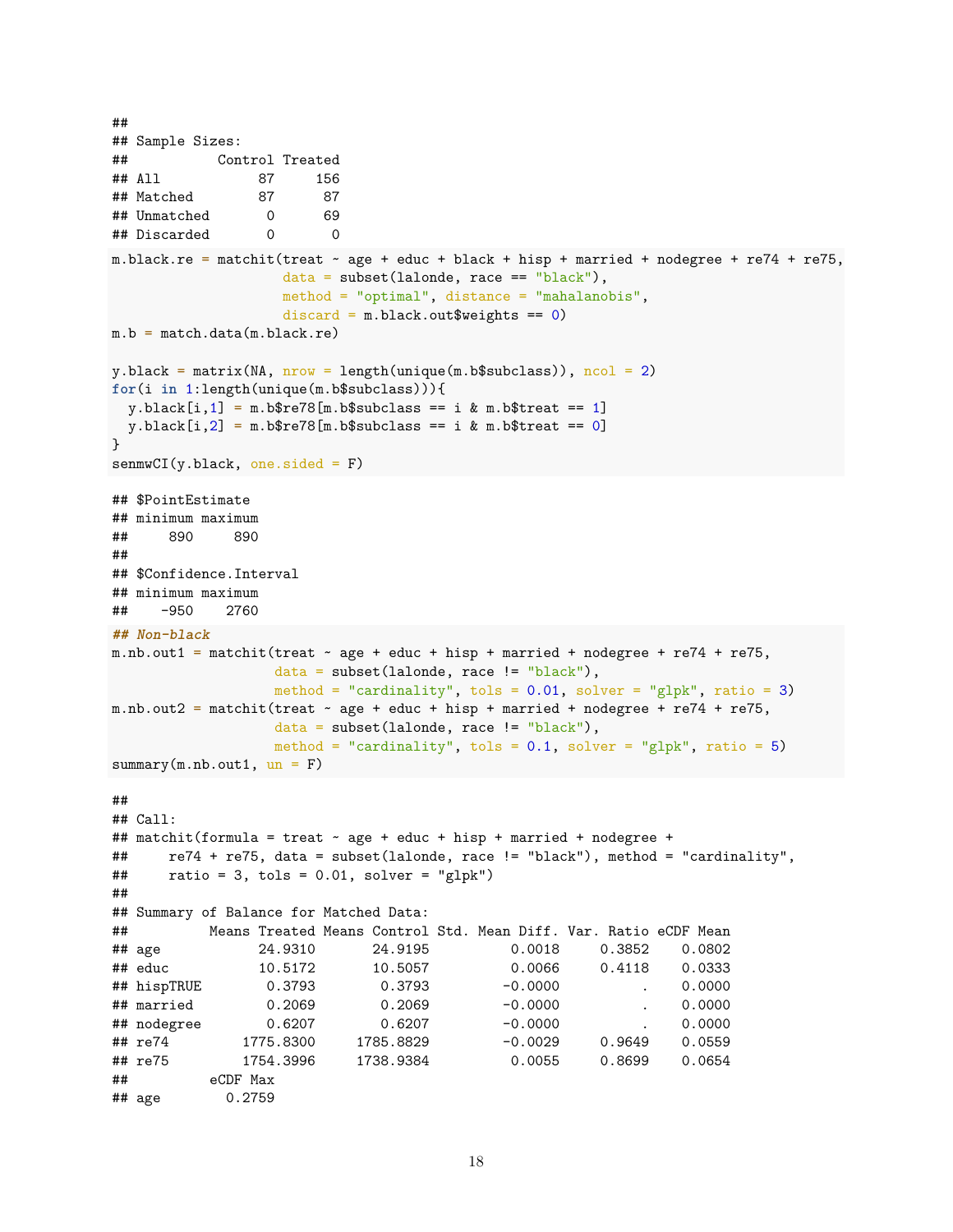```
## educ 0.0920
## hispTRUE 0.0000
## married 0.0000
## nodegree 0.0000
## re74 0.2184
## re75 0.2069
##
## Sample Sizes:
## Control Treated
## All 342 29
## Matched 87 29
## Unmatched 255 0
## Discarded 0 0
summary(m.nb.out2, un = F)##
## Call:
## matchit(formula = treat \sim age + educ + hisp + married + nodegree +
## re74 + re75, data = subset(lalonde, race != "black"), method = "cardinality",
\# ratio = 5, tols = 0.1, solver = "glpk")
##
## Summary of Balance for Matched Data:
## Means Treated Means Control Std. Mean Diff. Var. Ratio eCDF Mean
## age 24.9310 24.5034 0.0672 0.4062 0.0755
## educ 10.5172 10.3448 0.0988 0.3241 0.0446
## hispTRUE 0.3793 0.3310 0.0995 . 0.0483
## married 0.2069 0.2414 -0.0851 . 0.0345
## nodegree 0.6207 0.5862 0.0711 . 0.0345
## re74 1775.8300 2083.7951 -0.0887 0.9999 0.0647
## re75 1754.3996 1700.4114 0.0192 1.7056 0.0863
## eCDF Max
## age 0.2759
## educ 0.1103
## hispTRUE 0.0483
## married 0.0345
## nodegree 0.0345
## re74 0.3379
## re75 0.2483
##
## Sample Sizes:
## Control Treated
## All 342 29
## Matched 145 29
## Unmatched 197 0
## Discarded 0 0
m.nb.re1 = matchit(treat ~ age + educ + black + hisp + married + nodegree + re74 + re75,
               data = subset(lalone, race != "black"),method = "optimal", distance = "mahalanobis",
               discard = m.nb.out1$weights == 0, ratio = 3)
m.nb.re2 = matchit(treat ~ age + educ + black + hisp + married + nodegree + re74 + re75,
               data = subset(lalonde, race != "black"),
               method = "optimal", distance = "mahalanobis",
               discard = m.nb.out2\weights == 0, ratio = 5)
```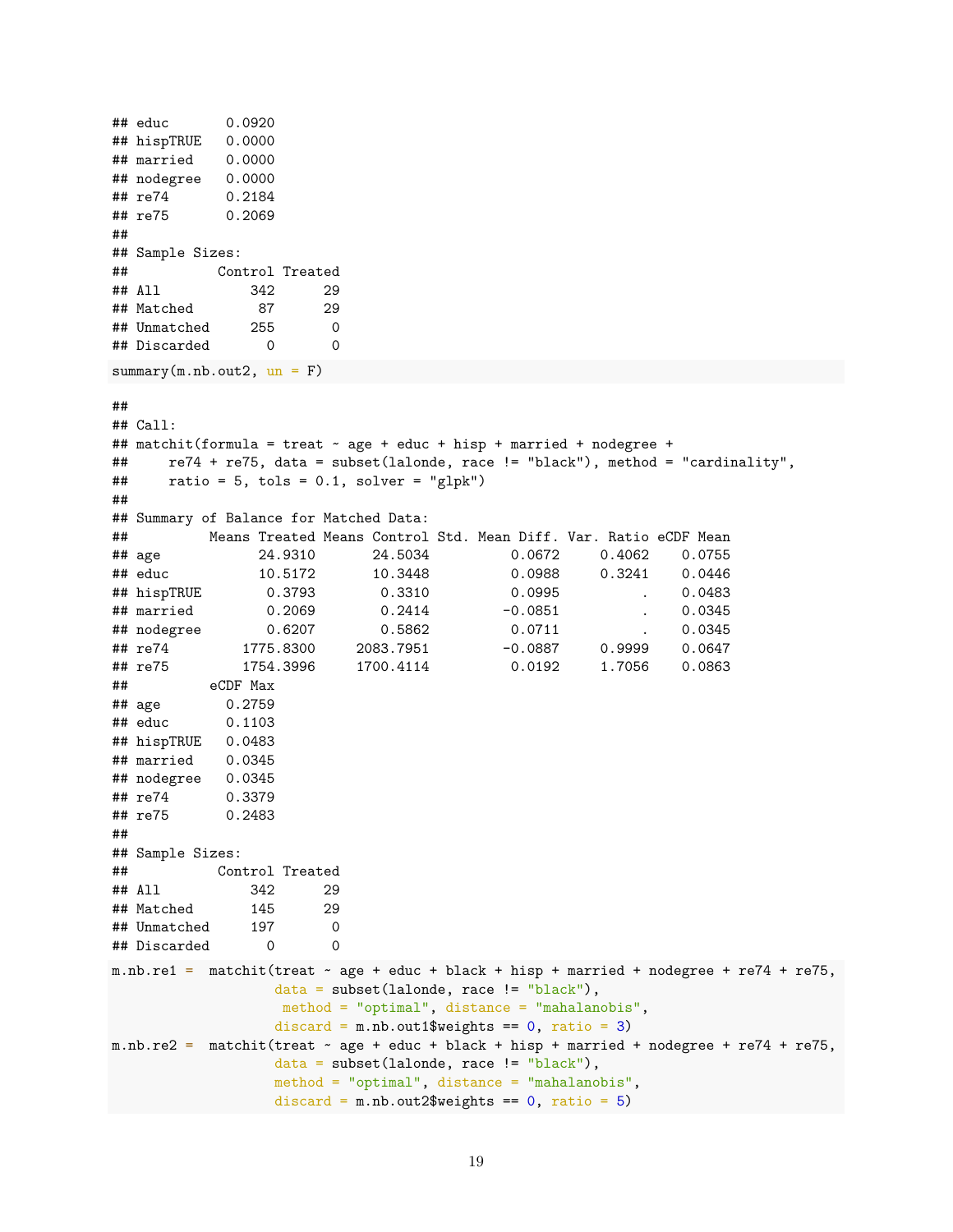```
m.nb1 = match.data(m.nb.rel)m.nb2 = match.data(m.nb.re2)y.nb1 = matrix(NA, nrow = length(unique(m.nb1$subclass)), ncol = 4)
for(i in 1:length(unique(m.nb1$subclass))){
 y.nb1[i,1] = m.nb1$re78[m.nb1$subclass == i & m.nb1$tree1]y.nb1[i,2:4] = m.nb1$re78[m.nb1$subclass == i & m.nb1$tree at == 0]}
sem(wCI(y.nb1, one. side d = F)## $PointEstimate
## minimum maximum
## 1190 1190
##
## $Confidence.Interval
## minimum maximum
## -1610 3980
y.nb2 = matrix(NA, nrow = length(unique(m.nb2$subclass)), ncol = 6)for(i in 1:length(unique(m.nb2$subclass))){
 y.nb2[i,1] = m.nb2$re78[m.nb2$subclass == i & m.nb2$tree1]y.nb2[i,2:6] = m.nb2$re78[m.nb2$subclass == i & m.nb2$tree]}
sem(wCI(y.nb2, one. sided = F)## $PointEstimate
## minimum maximum
## 1620 1620
##
## $Confidence.Interval
## minimum maximum
## -770 4030
y.card.tot1 = rbind(cbind(y.black, rep(MA,87),rep(MA,87)), y.nb1)y.card.tot2 = rbind(cbind(y.black, rep(NA,87),rep(NA,87),rep(NA,87),rep(NA,87)), y.nb2)
senfmCI(y.card.tot1, treated1 = rep(TRUE, 116))
## $PointEstimates
## [1] 982.1014 982.1014
##
## $ConfidenceInterval
## [1] -582.8645 2534.8365
##
## $description
## Coverage Gamma Confidence Interval
## "0.95" "1" "Two-sided"
senfmCI(y.card.tot2, treated1 = rep(TRUE, 116))
## $PointEstimates
## [1] 1148.722 1148.722
##
## $ConfidenceInterval
## [1] -301.7941 2622.4135
##
```